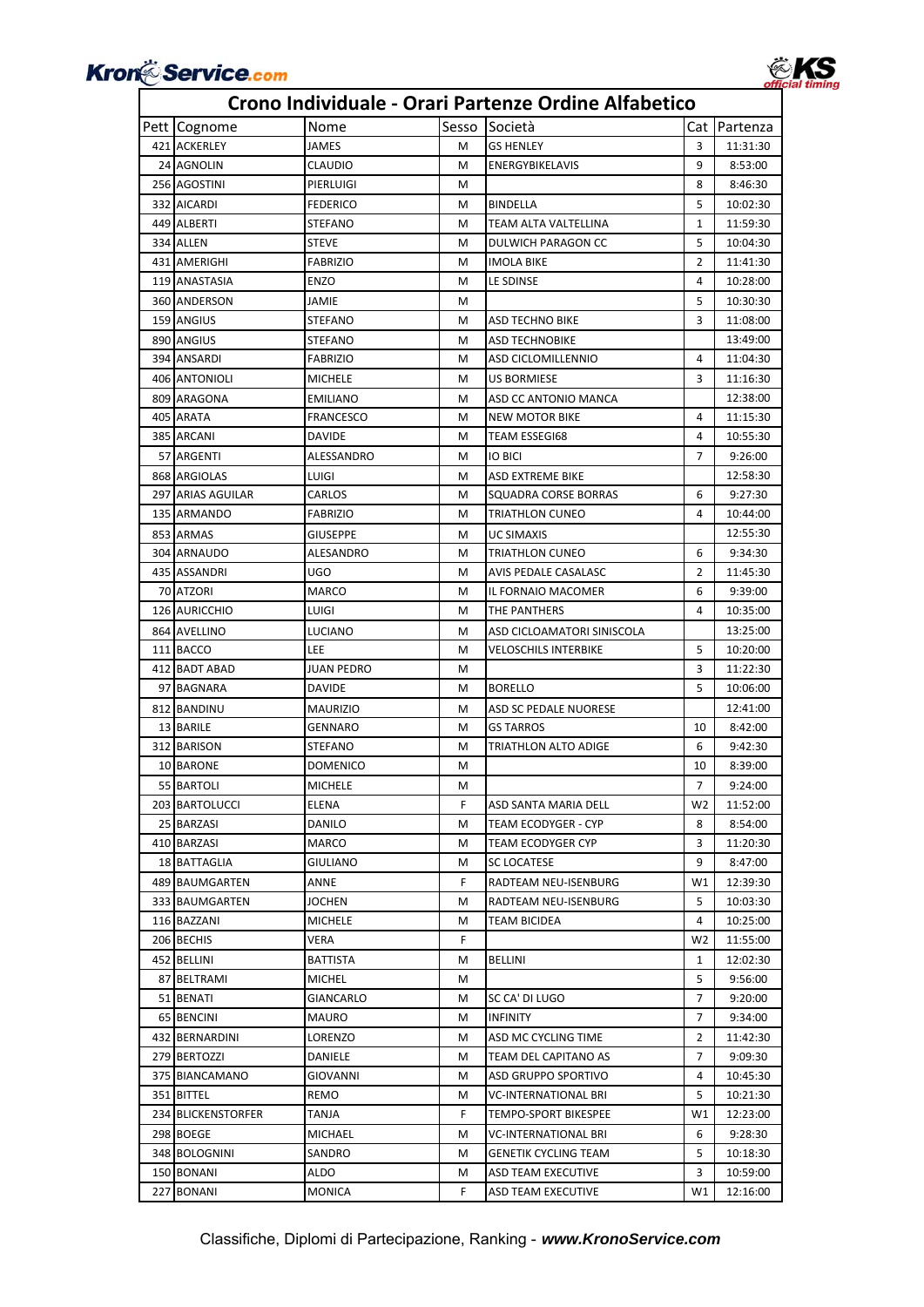

### Pett Cognome Nome Sesso Società Cat Partenza 414 BONCI NICOLA M GIULY BIKE 3 11:24:30 832 BONERA GIANFRANCO M ASD US ITALIA‐AQUILA I 13:01:00 271 BONFIGLIO ALFREDO M ASD CUORE GRINTA PAS 7 9:01:30 157 BONOMETTI GRAZIANO M ASD FLUO TEAM HOBBY 3 11:06:00 328 BORSARI ANDREA M ALÈ CIPOLLINI G 5 9:58:30 415 BOSCHETTI STEFANO M TEAM DEL CAPITANO AS 3 11:25:30 179 BOTTERO MAURIZIO M ASD TECHNO BIKE 1 11:28:00 295 BRADY KEVIN KEVIN MILTON CYCLING CLUB 6 9:25:30 9 BRAMBILLA ENRICO M GS DI LORENZO 10 8:38:00 188 BRAND MATTEO M TEAM PASSION FAENTIN 11:37:00 118 BRESCIANO SIMONE M VIGNOLO 4 10:27:00 112 BRIJDER BERTIJN M TEAM BELA 5 10:21:00 427 BRUGNARA MAURIZIO M SOCIETA' CICLISTIC 3 11:37:30 296 BRUNNER HANS-PETER M VC-INTERNATIONAL BRI 6 9:26:30 473 BRUNNER MANUELA F VC‐INTERNATIONAL BRI W2 12:23:30 156 BURGER WOUTER MPERKS CC 3 11:05:00 813 BUSSU GRAZIANO M ASD SC PEDALE NUORESE 12:42:00 287 BUTCHER STEPHEN M GS HENLEY 7 9:17:30 241 BUZZOLA GIOVANNI M VELOVIRTUS 10 8:31:30 871 CABRAS RINO RINO M ASD BIKE WORLD TEAM 13:31:00 830 CADONI | FRANCESCO | M | 12:59:00 201 CALANCA CARLA F PEDALE 73 W2 11:50:00 879 CAMBULI MARCO MARCO M GS RUNNER 13:38:00 495 CAMPBELL **OLIVIA F** DULWICH PARAGON CC W1 12:45:30 327 CANESSA LUCA NO MASD BICI CAMOGLI 6 | 9:57:30 215 CAPELLINO LIVIA LIVIA F ASD GS PASSATORE W2 12:04:00 303 CAPELLO MARCO M 6 9:33:30 356 CAPPAI EMANUELE M ASD NRDC-ITA 5 10:26:30 47 CAPPAI LUIGI M GSRUNNER ACD 7 9:16:00 274 CARBONI GIANFRANCO M AREA 231 7 9:04:30 837 CARBONI SALVATORE M URSINIA ASD 13:06:00 194 CARLONI GIOVANNI M TEAM PASSION FAENTIN 6 11:43:00 149 CARPINETI EDDY M TEAM PASSION FAENTIN 3 10:58:00 90 CARRARA SERGIO M CICLI PERACCHI SOVER 5 9:59:00 129 CARRAROLI FEDERICO M ASD TEAM SYNTEC 4 10:38:00 867 CARRONE ALESSANDRO M ASD CICLOAMATORI SINISCOLA 13:28:00 422 CARTER RONAN M GS HENLEY 3 11:32:30 430 CARTOCCI MICHELE M ASD MC CYCLING TIME 3 11:40:30 182 CARTOLANO DOMENICO M CS CONCORDIA - CICLI 1 11:31:00 258 CASADEI CARLO MPOL CASTIGLIONESE 8 8:48:30 8 CASATI CARLO M MAKAKO TEAM 10 8:37:00 128 CASATI FRANCO M MAKAKO TEAM 4 10:37:00 3 CASTAGNA GIANNI GIANNI MASD FORMIGOSA 10 8:32:00 110 CASTELLUCCIO NICOLA M THE PANTHERS 5 10:19:00 856 CASULA SALVATORE ANTONIO M POZZO BIKE 13:17:00 193 CATTANI MASSIMO M ASD SPIRITO LIBERO 6 11:42:00 164 CAVALLERA MARCO M TRIATHLON CUNEO 2 11:13:00 284 CAVALLETTI PIETRO NU NASD MAX LELLI 19:14:30 244 CAVATORTI SERGIO M 9 8:34:30 444 CECCONI MATTEO M GS VIGILI DEL FUOCO 2 11:54:30 285 CECERO CLAUDIO M TEAM 1001 7 9:15:30 876 CEFALONI EMILIANO M SPEED BIKE UTA 13:35:00 358 CESARINI DAVIDE M TEAM DEL CAPITANO AS 5 10:28:30 474 CHIECCA CANDIDA CANDIDA F TEAM BIKE GUSSAGO W2 12:24:30

#### **Crono Individuale ‐ Orari Partenze Ordine Alfabetico**

392 CHIURULLI GIAN CLAUDIO M ASD KENTO RACING 4 11:02:30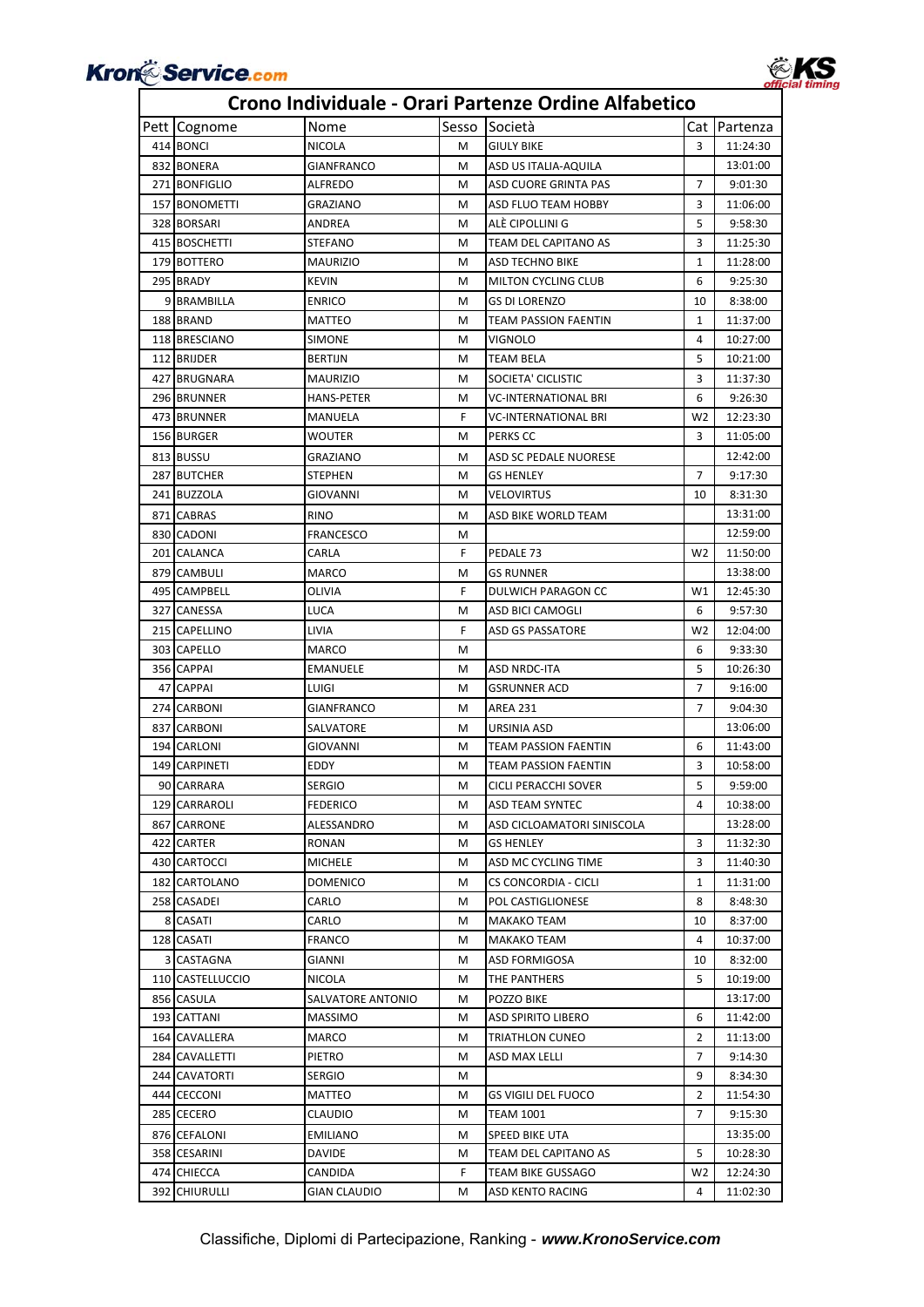

### Pett Cognome Nome Sesso Società Cat Partenza **Crono Individuale ‐ Orari Partenze Ordine Alfabetico** 899 CIANFLONE MAURIZIO M GS SPORTISSIMO 13:00:30 292 CICULI MAURO MAURO M MY BIKE DEIDDA 6 9:22:30 79 CIFARELLI NICOLA M ASD SIRINO BIKE 6 9:48:00 246 CILLERAI LORI M CC PIEMONTE 9 8:36:30 420 CIPOLLETTA FRANCESCO M PROCYCLING TEAM 3 11:30:30 125 CIPOLLETTA IGOR IGOR MPROCYCLING TEAM 4 10:34:00 166 CIPRIANI MATTEO M INFINITY 2 11:15:00 464 CLARA JONAS M RODES VAL BADIA RAIF 1 1 12:14:30 59 CLAUDIO BEVILACQUA MASD TEAM SYNTEC 7 9:28:00 148 COCCHI MIRKO MIRKO MILINFINITY 1996 MIRKO MILINFINITY NUMBER 2016 68 COCCO GIANFRANCO M SPOC NICE 6 9:37:00 319 COLOMBO AMEDEO M ASD CICLOAMATORI SED 6 9:49:30 838 COMIN MASSIMO MISSIMO MGA URSINIA ASD 13:07:00 184 COMPAGNONI MATTEO M ALTA VALTELLINA BIKE 1 11:33:00 875 CONGIU DANILO M SPEED BIKE UTA 13:34:00 72 CONTE MARIO MARIO METHE PANTHERS 6 9:41:00 214 CORIMBI GIUSEPPINA F SC L'OLEANDRO BU W2 12:03:00 223 CORNO CHIARA F CRAL BANCA POPOLARE W1 12:12:00 305 CORRIGALL RICHARD NICHARD M LONDON PHOENIX CC 6 9:35:30 860 COSSU COSTANTINO M POZZO BIKE 13:21:00 457 COSTARELLI SIMONE M ASD MC CYCLING TIME 1 12:07:30 407 COULIER KURT M FENIKS 3 11:17:30 56 COVI MARIANO M BIKE SPORT NERI 7 9:25:00 40 COZZI ANTONIO M TEAM KIA 8 9:09:00 467 CROBE EMANUELE M IL FORNAIO MACOMER 2 12:17:30 257 CURI ANGELO M GS VIGILI DEL FUOCO 8 8:47:30 456 CURTI STEFANO M US BORMIESE 1 12:06:30 75 DAAMEN JAN WILLEM M MARE & MONTI 6 9:44:00 397 D'ACUTI ALBERTO M ASD CICLOMILLENNIO 4 11:07:30 173 DAFFINI ANDREA M TEAM LODA MILLENIUM 2 11:22:00 104 DALLA CORT ANDREA M ASD GIRELLI CICLI 5 10:13:00 178 DANIELS LEX NOTICLES LEX METRIC DATA RESERVE LATER 11:27:00 395 DAVIES MALCOLM M DULWICH PARAGON 4 11:05:30 446 DE BOER DOUWE M 2 11:56:30 22 DE BOER JAN DIRK M 9 8:51:00 169 DE JONG JASPER MILLER MILLER MILLER MILLER DE LA PERKS CC NOTE 2 | 11:18:00 291 DE MOERLOOSE PAUL N M M 6 9:21:30 85 DE RUIJTER MARK MARK M SQUADRA CAPELLI BIAN 6 9:54:00 462 DE SANTIS MATTEO METREM MATTEO METREM METRENZI 1 1 12:12:30 200 DE STEFANIS MARIA CRISTINA F CICLO CLUB VASTO W3 11:49:00 846 DEDOLA VINCENZO M TEAM PROGETTO SPORT 13:14:00 192 DEGORTES GIOVANNI M CYCLING TEAM GALLURA 6 11:41:00 826 DEIDDA MAURO M MAX BIKE TEAM 12:55:00 307 DEJONGHE JJAN JAN MFENIKS 6 9:37:30 243 DEL FAVERO FRANCO M TEAM LINO 9 8:33:30 805 DELEDDA SALVATORANGELO M UN MARE DI MONTAGNA 12:34:00 486 D'ELIA ELENA ELENA F TRIATHLON CLUB GENEV W1 12:36:30 840 DEMONTIS GIUSEPPE M URSINIA ASD 13:09:00 806 DEMURTAS LUCIO CESARE M UN MARE DI MONTAGNA 12:35:00 888 DESOGUS GIANLUCA M TEAM PICCI 13:47:00 862 DESSI SANTINO M ASD CICLOAMATORI SINISCOLA 13:23:00 93 DI GREGORIO MARIO M CICLO CRAL L'AQUIL 5 10:02:00 314 DI TROIA TERENZIO MARCHARD MOVICOAST TURISM 6 9:44:30 144 DIANA EMMANUEL M 3 10:53:00 265 DITCHBURN BLACKETT N GS HENLEY 7 8:55:30

### Classifiche, Diplomi di Partecipazione, Ranking - *www.KronoService.com*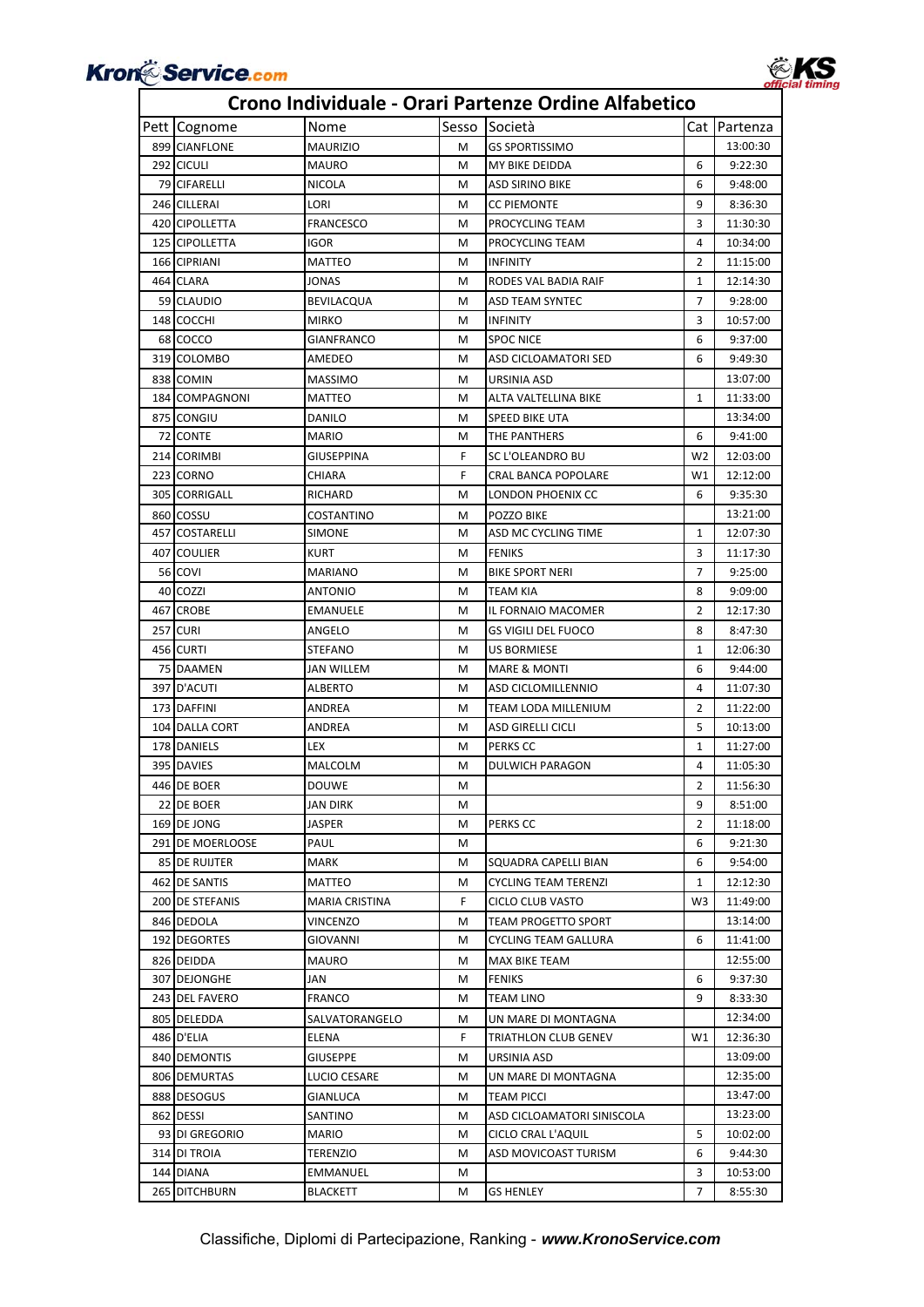| Crono individuale - Orari Partenze Ordine Alfabetico |                 |                         |       |                                 |                |          |  |  |
|------------------------------------------------------|-----------------|-------------------------|-------|---------------------------------|----------------|----------|--|--|
|                                                      | Pett Cognome    | Nome                    | Sesso | Società                         | Cat            | Partenza |  |  |
|                                                      | 202 DOGA        | BARBARA                 | F.    | <b>TEAM LADURNER</b>            | W <sub>2</sub> | 11:51:00 |  |  |
|                                                      | 145 DOMMI       | SANDRO                  | м     | ASD MC CYCLING TIME             | 3              | 10:54:00 |  |  |
|                                                      | 833 DONEDDU     | GUIDO                   | м     | GSC BORSANO                     |                | 13:02:00 |  |  |
|                                                      | 154 DOVANA      | MARCO                   | м     | ASD VELO VALSESIA               | 3              | 11:03:00 |  |  |
|                                                      | 217 DRYSDALE    | LARISSA                 | F     | TEAM BELA                       | W <sub>2</sub> | 12:06:00 |  |  |
|                                                      | 74 DUPERRET     | ANDRE                   | м     |                                 | 6              | 9:43:00  |  |  |
|                                                      | 82 DURIO        | ALBERTO                 | м     | <b>VELO VALSESIA</b>            | 6              | 9:51:00  |  |  |
|                                                      | 218 DZINTRA     | <b>BALODE</b>           | F     | TEAM PASSION FAENTIN            | W1             | 12:07:00 |  |  |
|                                                      | 181 EL-DARDIRY  | YOUSEF                  | м     | PERKS CC                        | 1              | 11:30:00 |  |  |
|                                                      | 226 ELSINGA     | MARJOLIJN               | F     |                                 | W1             | 12:15:00 |  |  |
|                                                      | 493 EMANS       | JANE                    | F     | <b>MILTON BICYCLE CLUB</b>      | W1             | 12:43:30 |  |  |
|                                                      | 5 EMMASI        | <b>ALVERIO</b>          | м     | <b>BOLZANO</b>                  | 10             | 8:34:00  |  |  |
|                                                      | 378 ENGELBERTS  | STEVEN                  | м     | SQUADRA CAPELLI BIAN            | 4              | 10:48:30 |  |  |
|                                                      | 161 ENTIUS      | JORDY                   | м     |                                 | 3              | 11:10:00 |  |  |
|                                                      | 433 ESKOV       | NIKITA                  | м     | CYCLING TEAM TERENZI            | $\overline{2}$ | 11:43:30 |  |  |
|                                                      | 390 EULAERTS    | PATRICK                 | м     |                                 | 4              | 11:00:30 |  |  |
|                                                      | 207 EVERHARD    | CARLA                   | F     | <b>VWV LANGSZIJ</b>             | W <sub>2</sub> | 11:56:00 |  |  |
|                                                      | 835 EZZIS       | CRISTIAN                | м     | <b>GRUPPO SPORTIVO ESERCITO</b> |                | 13:04:00 |  |  |
|                                                      | 849 FANARI      | PAOLO GIOVANNI          | м     | <b>UC SIMAXIS</b>               |                | 12:51:30 |  |  |
|                                                      | 62 FANELLI      | PAOLO                   | м     | <b>GSC BRECCIA</b>              | $\overline{7}$ | 9:31:00  |  |  |
|                                                      | 269 FANTINI     | CLAUDIO                 | м     | TEAM                            | $\overline{7}$ | 8:59:30  |  |  |
|                                                      | 2 FAVARI        | <b>NERIO</b>            | м     | CYCLING CLUB SAN ROC            | 10             | 8:31:00  |  |  |
|                                                      | 282 FELTRIN     | <b>MARIO</b>            | м     | <b>GC MESCHIO</b>               | 7              | 9:12:30  |  |  |
|                                                      | 44 FERRABOSCHI  | <b>MARZIO</b>           | м     |                                 | $\overline{7}$ | 9:13:00  |  |  |
|                                                      | 99 FERRARI      | LORENZO                 | м     | <b>INFINITY</b>                 | 5              | 10:08:00 |  |  |
|                                                      | 485 FERRARINI   | ALICE                   | F.    | SC FORMIGOSA - MANTO            | W1             | 12:35:30 |  |  |
|                                                      | 355 FESSELMANN  | MICHAEL                 | м     | CASA CYCLING TEAM BE            | 5              | 10:25:30 |  |  |
|                                                      | 382 FEYAERTS    | JAN                     | м     |                                 | 4              | 10:52:30 |  |  |
|                                                      | 249 FILA        | <b>ROBERTO</b>          | м     | ASD VELO VALSESIA VA            | 8              | 8:39:30  |  |  |
|                                                      | 275 FILIPAZZI   | LUIGI                   | м     | <b>MC BIKE</b>                  | 7              | 9:05:30  |  |  |
|                                                      | 803 FOIS        | <b>GIOVANNI ANTONIO</b> | м     | UN MARE DI MONTAGNA             |                | 12:32:00 |  |  |
|                                                      | 280 FOPMA       | KLAAS                   | м     | SARDIENTJES                     | 7              | 9:10:30  |  |  |
|                                                      | 76 FOTI         | <b>RODOLFO</b>          | м     | <b>INFINITY</b>                 | 6              | 9:45:00  |  |  |
|                                                      | 122 FRANCESCHI  | GABRIELE                | м     | ASD MC CYCLING TIME             | 4              | 10:31:00 |  |  |
|                                                      | 368 FRANCESCHI  | MORGAN                  | м     | SC FORMIGOSA - MANTO            | 4              | 10:38:30 |  |  |
|                                                      | 425 FRANZINI    | <b>MARTINO</b>          | M     | <b>TEAM VIESSE ROTOPRES</b>     | 3              | 11:35:30 |  |  |
|                                                      | 466 FRESU       | <b>DOMENICO</b>         | м     | <b>GS FANCELLO CICLI</b>        | 7              | 12:16:30 |  |  |
|                                                      | 260 FULCONIS    | <b>FABIO</b>            | М     | BIKETEAMMANDELLO                | 8              | 8:50:30  |  |  |
|                                                      | 898 FUNDONI     | MARIO                   | м     | SC LOGUDORO                     |                | 13:57:00 |  |  |
|                                                      | 117 GABELLONI   | RAOUL                   | M     | <b>BIKE O' CLOCK</b>            | 4              | 10:26:00 |  |  |
|                                                      | 130 GAGGERO     | FABIO                   | м     | <b>BIKE O' CLOCK</b>            | 4              | 10:39:00 |  |  |
|                                                      | 100 GALLO       | <b>CHRISTOPHE</b>       | м     | TRIBE EVENTS                    | 5              | 10:09:00 |  |  |
|                                                      | 52 GALLO        | MAURIZIO                | м     | SC ALTAIR                       | $\overline{7}$ | 9:21:00  |  |  |
|                                                      | 124 GARUTI      | CHRISTIAN               | м     | ASD RUBIERESE                   | 4              | 10:33:00 |  |  |
|                                                      | 496 GATTLEN     | CARMEN                  | F     | VC-INTERNATIONAL BRIG           | W <sub>2</sub> | 12:46:30 |  |  |
|                                                      | 468 GATTLEN     | <b>EWALD</b>            | м     | VC-INTERNATIONAL BRIG           | 6              | 12:18:30 |  |  |
|                                                      | 83 GAVIOLI      | GIORGIO                 | м     | KTM ITALIA                      | 6              | 9:52:00  |  |  |
|                                                      | 483 GENTILI     | CLAUDIA                 | F     | <b>TEAM GILETTI</b>             | W1             | 12:33:30 |  |  |
|                                                      | 261 GESI        | <b>DIEGO</b>            | м     | <b>GS SASSI</b>                 | 8              | 8:51:30  |  |  |
|                                                      | 101 GHIRARDELLI | <b>SERGIO</b>           | м     |                                 | 5              | 10:10:00 |  |  |
|                                                      | 831 GHISU       | DANILO PIETRO           | м     | ASD CASSINIS CYCLING TEAM       |                | 13:00:00 |  |  |
|                                                      | 815 GHISU       | FRANCESCO               | м     | ASD SC PEDALE NUORESE           |                | 12:44:00 |  |  |
|                                                      | 46 GIAMPIERO    | ARESU                   | м     | TEAM PASSION FAENTIN            | $\overline{7}$ | 9:15:00  |  |  |
|                                                      | 479 GIANGRANDI  | CHIARA                  | F.    |                                 | W1             | 12:29:30 |  |  |
|                                                      | 326 GIANNONI    | ROBERTO                 | м     | ASD BINDELLA                    | 6              | 9:56:30  |  |  |

# **Kron<sup>&</sup> Service.com**<br>Crono Individuale - Orari Partenze Ordine Alfabetico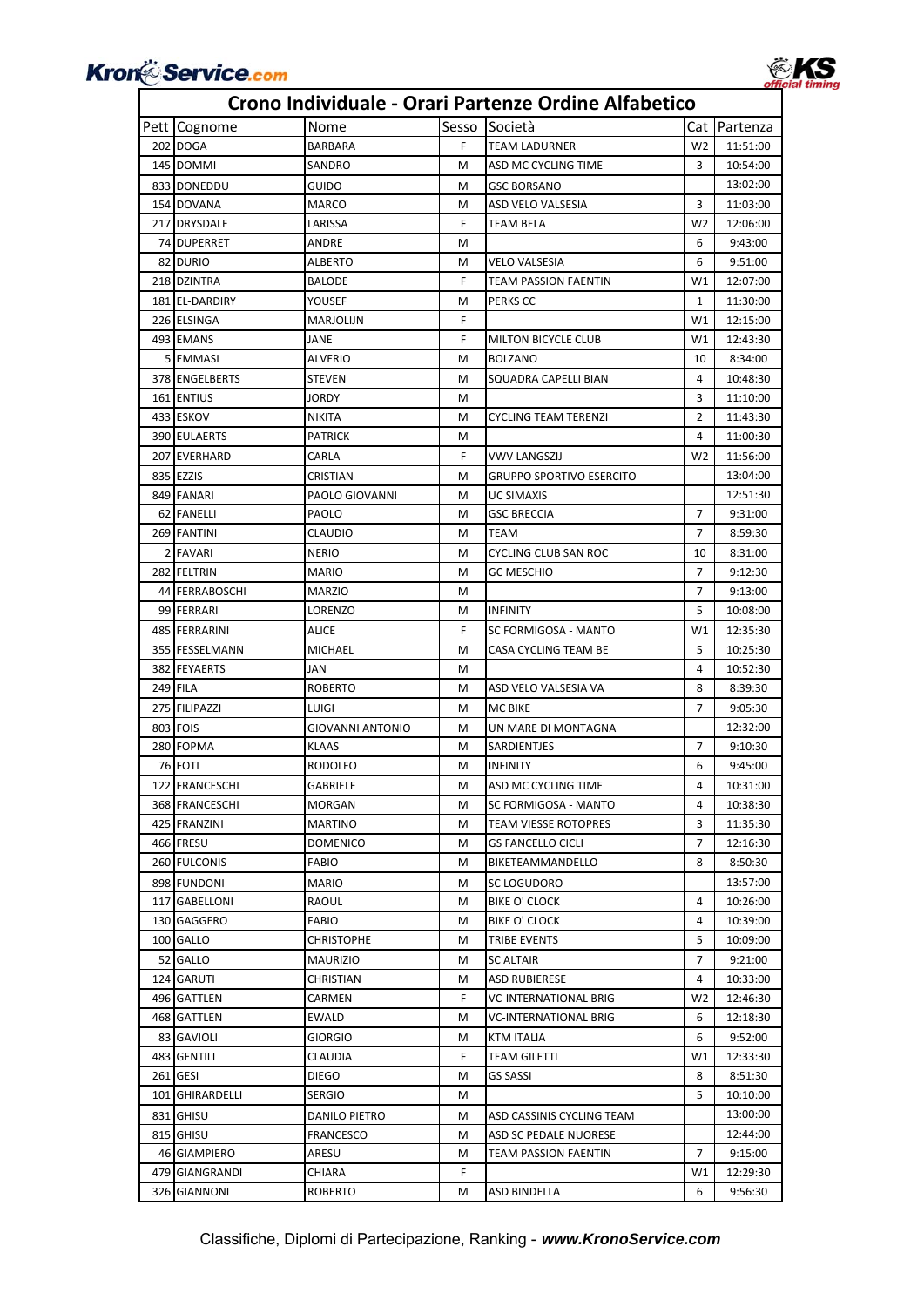

### Pett Cognome Nome Sesso Società Cat Partenza 359 GIORDANO ANDREA M KTM ASD SCATENATI 5 10:29:30 232 GIORDANO GIULIA F USB BORMIESE W1 12:21:00 196 GIUA MICHAEL FRANCESCO M GS CYCLING TEAM GALLURA 1 11:45:00 247 GIULIANELLI MORENO MORENO MERECCE ROSSE 8:37:30 37 GIVONETTI PATRIZIO M ASD TEAM CYCLING CEN 8 9:06:00 361 GOORDEN RENE M M M SOLO 231:30 134 GORGA GIANNI GIANNI M CAMONTEMURLO 4 10:43:00 476 GRANDJEAN PRISKA F TEAM3DECOEUR W2 12:26:30 337 GRANDJEAN SEBASTIEN M TEAM3DECOEUR 5 10:07:30 329 GRASSO FRANCESCO M 5 9:59:30 878 GRIECO VINCENZO M SPEED BIKE UTA 13:37:00 487 GROS STEPHANIE F VC VINCENNES W1 12:37:30 38 GUALTIERI STEFANO M INFINITY 8 9:07:00 66 GUALTIERO GIOVANNIELLO M 7 9:35:00 480 HAAST INGRID F W1 12:30:30 96 HALLER STEPHAN METEAM STEPHAN METEAM STEPHAN, IPPI 5 10:05:00 286 HANS MAES MAES M 9:16:30 64 HAVENAAR BERT M RWC AHOY 7 9:33:00 475 HEER CHARLOTTE F VC-INTERNATIONAL BRI W2 12:25:30 255 HERMANS JAN JAN M M M 8 8:45:30 228 HETZEL VIKTORIA F W1 12:17:00 229 HIETBRINK MARIEKE **F CCCP FIETSTIEM** W1 12:18:00 321 HOLLEY DEREK M VC MELES 6 9:51:30 308 HOLLEY GREG GREG M VC MELES 6 9:38:30 408 HOLT IAN M LA FUGA 3 11:18:30 353 HORBACH MAARTEN M CCCPFIETSTIEM 5 10:23:30 442 HOWARD NATHAN M FINCHLEY RT 2 11:52:30 441 HUEY CHRIS M QUEENS TOWER CC 2 11:51:30 459 HUMM DANIEL M TEMPO-SPORT BIKESPEE 1 12:09:30 836 IBBA GIANLUCA M IL FORNAIO ATZORI 13:05:00 23 INGHILLERI DOMENICO NELL' DI SPORTING CLUB 19 8:52:00 167 JERACI ALESSANDRO M TRIATHLON TEAM SASSA 2 11:16:00 250 JONES ROBERT M M 8 8:40:30 160 KAISER MARCEL M TEAM PASSION FAENTIN 3 11:09:00 492 KOPIETZ CAROLINE F TEAM FORCHHEIM/BMW W1 12:42:30 316 KUEHL ANDREAS M SCHUNK CYCLING TEAM 6 9:46:30 91 LACRAMPE GILLES M CA PEYMEINADE 5 10:00:00 1 LAMPUGNANI MARIO M 1 M 1 300 LANDOLFI GIUSEPPE | M MAKAKO TEAM | 6 9:30:30 253 LANZILLOTTA LORENZO | M TRIATHLON CUNEO 8 8:43:30 131 LATTARULO GIANCARLO M TEAM BREVARIO BONATE 4 10:40:00 387 LAURENT CEDRIC M GERVAIS LILAS 4 10:57:30 490 LEACH BELLA BELLA F SIGMA SPORT WOMEN' W1 12:40:30 294 LEMMI MAURIZIO MG PROMOTEC SHOP 6 9:24:30 273 LIEM DJOEN TONG M SARDIENTJES 7 9:03:30 113 LIRONI PAOLO M 5 10:22:00 848 LISSIA STEFANO MARIO MG GIORGIONE OZIERESE CARRERA 1 13:16:00 26 LO GALBO **LETTERIO M** ASD SMERALDABIKE ARZ 8:55:00 801 LODDO LUCA M UN MARE DI MONTAGNA 12:30:00 802 LODDO MICHELE M UN MARE DI MONTAGNA 12:31:00 152 LODDO STEFANO M ASD TECHNO BIKE 3 11:01:00 205 LOY M. FRANCESCA F W2 | 11:54:00 248 LUPPI CESARE M AMSPO RHO 8 8:38:30 379 MABRITO IVAN DOMENICO MORE POLISPORTIVA CERVINI 4 10:49:30 822 MACIOCCO MAURO MERCITEMPIO 12:51:00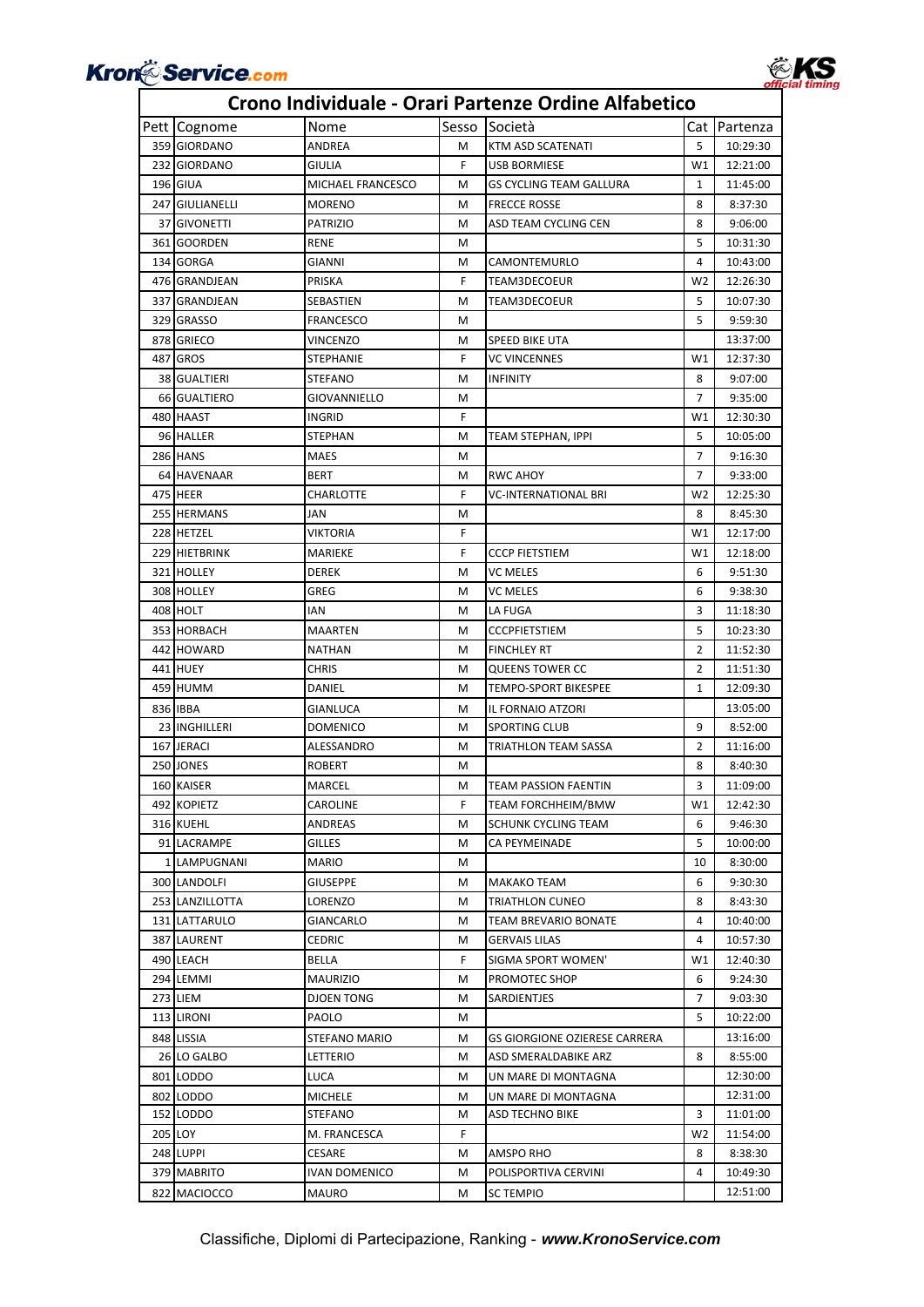

### Pett Cognome Nome Sesso Società Cat Partenza 816 MADDANU FRANCESCO M ASD SC PEDALE NUORESE 12:45:00 12 MAGISTRI FRANCO M 10 8:41:00 43 MAGLIANESI MARIO M ASD POL BELMONTESE 8 9:12:00 367 MAGNONI LUCA M PROBIKE FIRENZE ASD 4 10:37:30 49 MAINARDI FABRIZIO M ASD PIANETA BIBI 7 9:18:00 36 MAIO ANTONIO M 8 9:05:00 231 MAJORI MICHELA MICHELA F TEAM ALTA VALTELLINA W1 12:20:00 439 MALARDE GWENN M EC LÉMAN 2 11:49:30 424 MALFER NICOLA NICOLA MBIKBIKE 3 11:34:30 58 MANASSERO MAURO M ASD GS PASSATORE 7 9:27:00 174 MANFRIN ALESSANDRO MRTM ITALIA 2 11:23:00 301 MANIERA MARCO M AREA 231 6 9:31:30 32 MANTOANELLI ANGELO M PEDALE 73 8 9:01:00 807 MANZOTTU GIOVANNI M GIORGIONE OZIERESE CARRERA 12:36:00 384 MARANGONI SAMUEL M PROFI BIKE TEAM 4 10:54:30 30 MARAZZINI ALDO M TEAM LODA MILLENIUM 8 8:59:00 323 MARCHI RENZO M ALÈ CIPOLLINI G 6 9:53:30 423 MARGINI FABIO M ASD RUBIERESE 3 11:33:30 139 MARINELLI LUCA NASO CRAZY BIKE 4 10:48:00 388 MARINOZZI FERDINANDO M M CICLO AUXERRE 4 10:58:30 34 MARIOTTI ELISEO M 8 9:03:00 80 MAROCCHI FRANCO M SPRINT BIKE LUMEZZAN 6 9:49:00 186 MARONGIU ANTONIO M ASD TECHNO BIKE 1 11:35:00 115 MARTIGNANI ROBERTO M BORELLO 4 10:24:00 219 MARTUSCIELLO ROBERTA | F | W1 12:08:00 881 MASCAGNI CLAUDIO M ASD SMERALDA BIKE ARZACHENA 13:40:00 48 MASCHI FAUSTO M KTM ITALIA 7 9:17:00 404 MASSARO MAURO M RIDE4FUN 4 11:14:30 78 MASSEREY CHRISTOPHE NICOLAS M SC L'OLEANDRO BUDO 6 9:47:00 190 MATHIEO FEDERICO **M** ASD TECHNO BIKE 1 1 11:39:00 103 MATTEUCCI ALFREDO M GSVITERBESE 5 10:12:00 121 MATTINELLI SERGIO M ASD FLUO TEAM HOBBY 4 10:30:00 874 MAZZACURATI RUGGERO M SPEED BIKE UTA 13:33:00 170 MAZZARINI MARIANO M FM CYCLING TEAM 2 11:19:00 69 MAZZATENTA PAOLO M MTB GOLOSINE 6 9:38:00 60 MAZZONI MARCO M SC RUBIERESE 7 9:29:00 61 MAZZONI MAURIZIO M FAENZA BIKE BOLOGNA 7 9:30:00 374 MCINTYRE JOHN JOHN MILTON BICYCLING CLU 4 10:44:30 373 MCINTYRE KARL MILTON BICYCLE CLUB 4 10:43:30 438 MCLEISH ALISTAIR NUMBER ALISTAN MUNICIPALISM AND MUNICIPALISM MUNICIPALISM MUNICIPALISM MUNICIPALISM AND MU 318 MEAD STEVE M M 6 9:48:30 843 MEDDA GIUSEPPE M MASBIKE TEAM 12:50:30 220 MEDEROS RODRIGUEZ MARÍA ESTHER F F W1 12:09:00 105 MEDRI FRANCO M TEAM PASSION FAENTIN 5 10:14:00 887 MELIS DAVIDE M TEAM PICCI 13:46:00 863 MELIS LUIGINO M ASD CICLOAMATORI SINISCOLA 13:24:00 827 MELIS MIRKO MIRKO M MAX BIKE TEAM 12:56:00 342 MELIS ROBERTO M MARE E MONTI 5 10:12:30 861 MELONI PIERPAOLO M POZZO BIKE 13:22:00 108 MENEGUZZO ADELMO M TEEM WILIER BREGANZE 5 10:17:00 92 MENGONI LUCA M INFINITY 5 10:01:00 810 MERELLA FABIO M SAMABIKE 12:39:00 882 MERELLA MAURIZIO M ASD SMERALDA BIKE ARZACHENA 13:41:00 811 MERELLA MARCO M SAMABIKE 12:40:00 140 MERIGHI PAOLO M ALTA VALTELLINA BIKE 4 10:49:00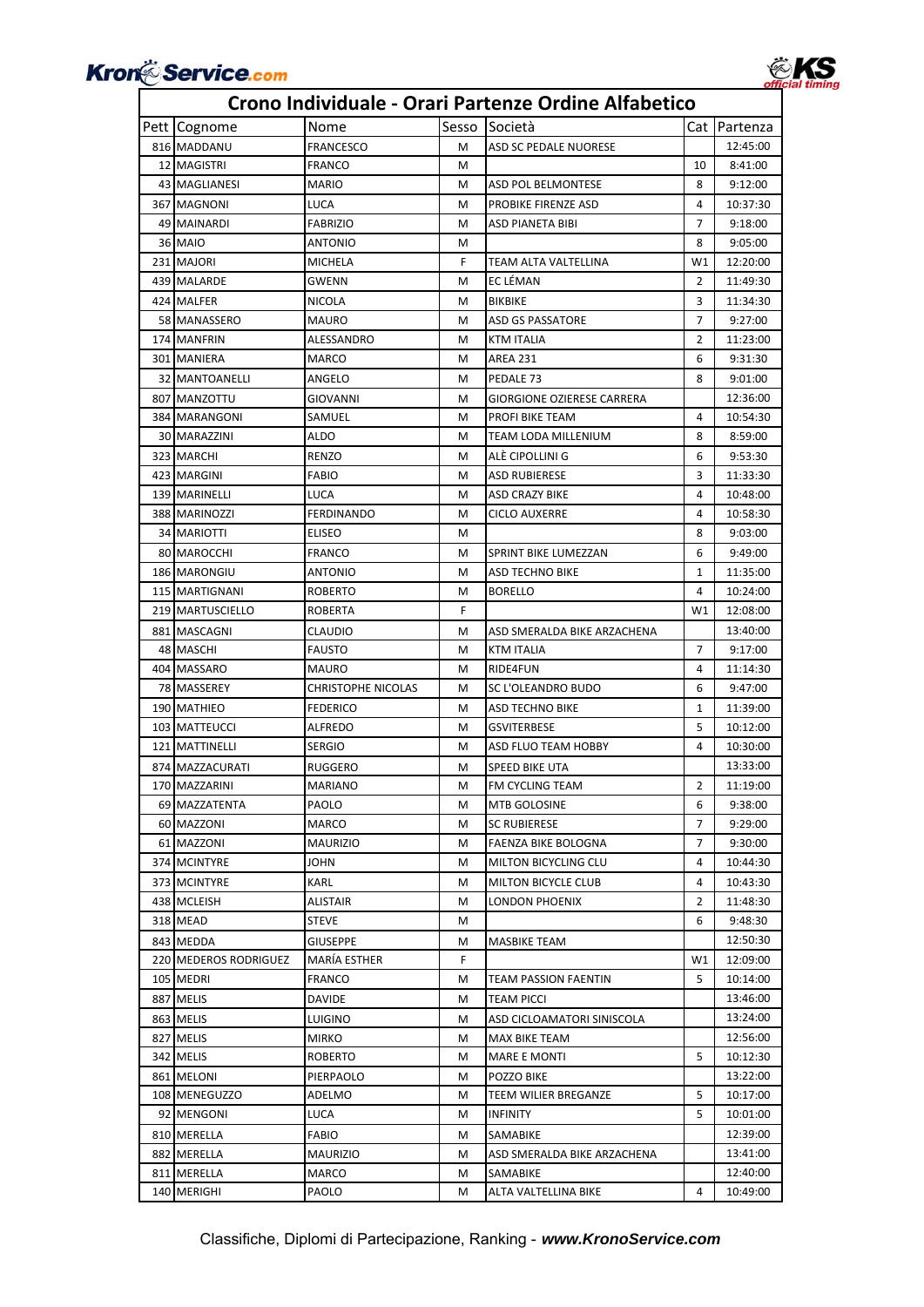

### Pett Cognome Nome Sesso Società Cat Partenza 153 MERLI SAMUELE M TEAM PASSION FAENTIN 3 11:02:00 67 MERLINI CLAUDIO M INFINITY 6 9:36:00 155 MEROLLA GIUSEPPEMARCO M 3 11:04:00 163 MICHELET ALESSANDRO MARIA ALESSANDRO MARIA ASD KETEAM ASO MICHELET 2 | 11:12:00 77 MICHELINI DARIO M INFINITY 6 9:46:00 461 MILANESI MATTEO M IL TRICOLORE BIKE 1 1 12:11:30 311 MINDOLI ENZO M SPEED WHEEL TEAM 6 9:41:30 28 MITTONE LUCIO M GS CICLISMO EBUTTRIO 8 8:57:00 141 MOLINERI LUCA M TRIATHLON CUNEO 3 10:50:00 185 MONA LEONARDO M ASD VELO VALSESIA 11:34:00 233 MONCHER SILVIA F KTM ITALIA NU 12:22:00 120 MONDINI GIAMPAOLO M TEAM PASSION FAENTIN 4 10:29:00 240 MORACCINI MARCO MARCO M 10 8:30:30 63 MORETTI MASSIMO M TEAM DEL CAPITANO AS 7 9:32:00 458 MOSSU LUCAS M ECLEMAN 1 12:08:30 288 MOTTA ROBERTO NELL'ALL' ROBERTO NELL'ALL' ANNIE DEL CICLIS NELL' 2 9:18:30 198 MU NICOLO M GS CYCLING TEAM GALLURA 10 11:47:00 884 MURENU TOMMASO M GS RUNNER 13:43:00 197 MURETTI GIOVANNI BATTISTA MGS CYCLING TEAM GALLURA 4 11:46:00 873 MURGIA ALESSIO M SPEED BIKE UTA 13:32:00 886 MURGIA ROBERTO M TEAM PICCI 13:45:00 870 MURINEDDU SALVATORE MICSTIRSO BIKE SARDEGNA ASD 13:30:00 872 MURTAS EMANUELE M SPEED BIKE UTA 12:59:30 894 MUSIO ANTONIO M ASD TECHNOBIKE 13:53:00 808 MUZZETTO PAOLINO M GIORGIONE OZIERESE CARRERA 12:37:00 35 NANNIPIERI PAOLO M SPORTING CLUB 8 9:04:00 4 NENCINI ROMANO M 10 8:33:00 336 NOCITO MICHELE M AREA 231 5 10:06:30 151 NONNI CLAUDIO M TEAM PASSION FAENTIN 3 11:00:00 17 NONNIS CARLO M M M 9 8:46:00 317 INORRIS JOHN **M** MILTON BICYCLE CLUB 6 9:47:30 213 NOVELLO BERTILLA F TEEM WILIER BREGANZE W2 12:02:00 450 NUCERA GIOVANNI M GS CICLI GAUDENZI 1 1 12:00:30 857 NUGHES ALESSIO M POZZO BIKE 13:18:00 411|OLBRECHTS | KLAAS | M FENIKS | 3 | 11:21:30 409 OLGERS DRIES M CCCP FIETSTIEM 3 11:19:30 29 OLLA ANTONIO M GS CICLISTICO PORTOS 8 8:58:00 350 ONGHENA CARL M 5 10:20:30 896 ORTU GIOVANNI BATTISTA MASD SERSE COPPI 13:55:00 365 OSMETTI MAURO M US BORMIESE 4 10:35:30 338 PACIFICI FABIO M ASD SEVERI BIKES 5 10:08:30 817 PADDEU FRANCESCO M ASD SC PEDALE NUORESE 12:46:00 880 PADDEU GIOVANNI PAOLO M LA CICLOBOTTEGA FACTORY TEAM 13:39:00 341 PADOVAN SANDRO M UCAT ASD 5 10:11:30 847 PALA SEBASTIANO M TEAM PROGETTO SPORT 13:15:00 289 PALAGI LAURIANO M PEZZINI BIKE 7 9:19:30 107 PALOMBA PIETRO M SPRIT BIKE 5 10:16:00 264 PANIGUTTI VINCENZO M 8 8:54:30 168 PAOLINI FRANCESCO M 2 11:17:00 419 PARDINI STEFANO M PEZZINI BIKE 3 11:29:30 417 PARPAS PANOS M 3 11:27:30 883 PASQUARIELLO MARCO M ASD EXTREME BIKE 13:42:00 315 PATUZZI ANDREA M MUCCHIO SPORTIVO TRE 6 9:45:30 834 PAU GIOVANNI M ASD DANZE -LA CALETTA 13:03:00 828 PAU LUDOVICA F MAX BIKE TEAM 12:57:00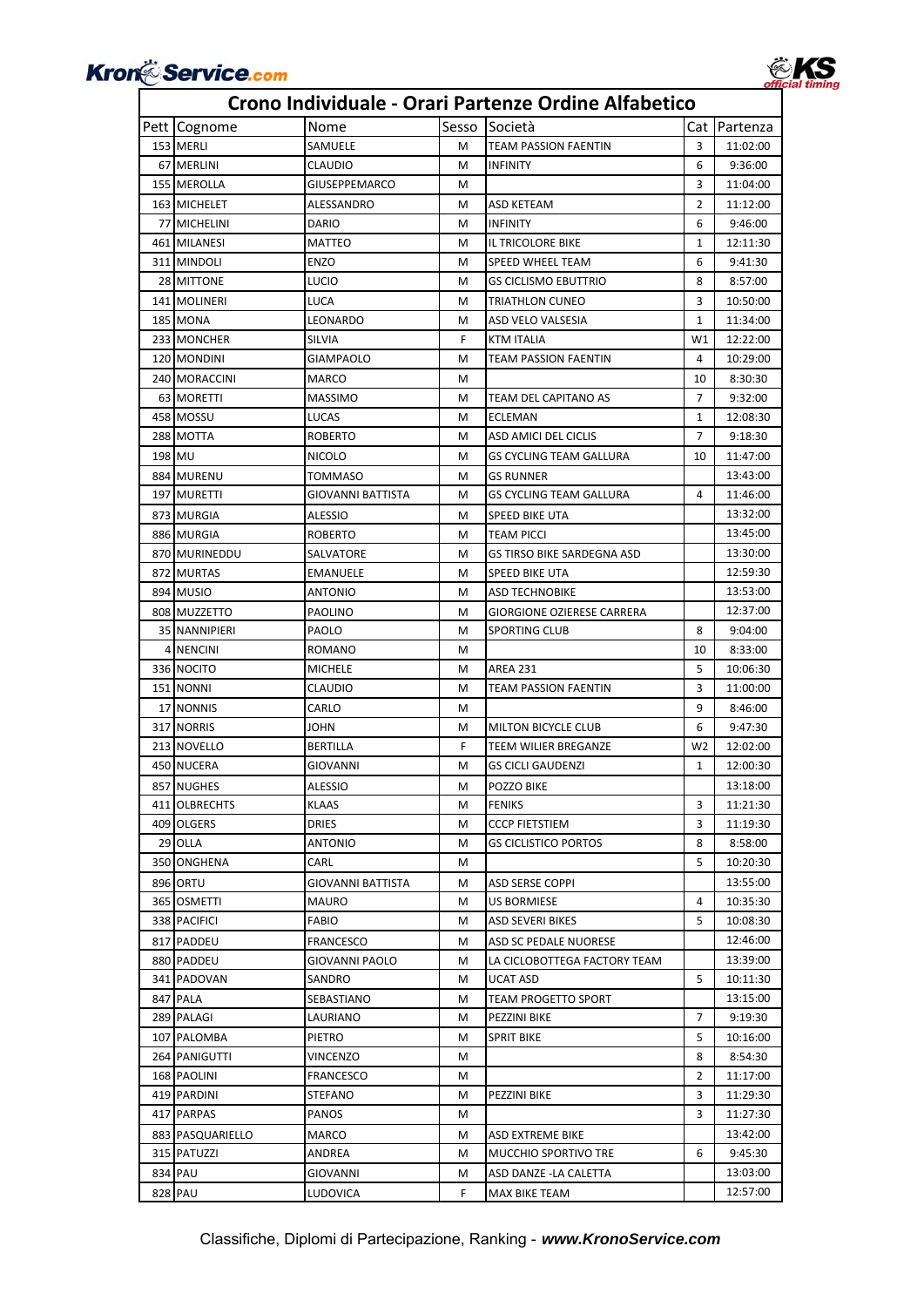

### Pett Cognome Nome Sesso Società Cat Partenza 491 PAYNE ANTIGONE F F W1 12:41:30 252 PEDERCINI GIULIANO M GIULY BIKE TEAM 8 8 8:42:30 447 PEDRANZINI DENIS M ALTA VALTELLINA BIKE 2 11:57:30 453 PEDRANZINI FEDERICO M ASD ALTA VALTELLINA 1 1 12:03:30 15 PEGGIANI GERMANO M GS CICLI TIZZONI 9 8:44:00 20 PEGORARO ANTONIO M CYCLING TEAM GALLURA 9 8:49:00 402 PENNINCKX TOM TOM M CYCLING CLUB 4 11:12:30 133 PERLINI PAOLO M MTB GOLOSINE 4 10:42:00 42 PERSICO FRANCESCO M ASD IL PIRATA EVOLUT 8 9:11:00 885 PICCI STEFANO METEAM PICCI STEP 13:44:00 209 PICCOLO ALESSIA F ALÈ CIPOLLINI G W2 11:58:00 165 PILIA OVIDIO M GS RUNNER ACD 2 11:14:00 866 PINNA ANTONIO M ASD CC ANTONIO MANCA 13:27:00 823 PINNA MARIO MARIO M SC TEMPIO 12:52:00 839 PINTORE ANTONIO M URSINIA ASD 13:08:00 137 PINTORI MASSIMO MASSIMO MELA ASD TECHNO BIKE 10:46:00 401 PIOVANI GIUSEPPE M GIULY BIKE 4 11:11:30 272 PIOVESAN GIOVANNI M TEAM GRANFONDO PINAR 7 9:02:30 132 PIRANI DAVIDE M TEAM PASSION FAENTIN 4 10:41:00 845 PIRANI RUGGERO M GS RUNNER 13:13:00 851 PIRAS PASQUALE MUC SIMAXIS 12:53:30 183 PISANU ANDREA M ASD ANTONIO MANCA 1 11:32:00 171 PITTIN RICCARDO M M M 2 11:20:00 800 PITZOLU GRAZIANO FRANCESCO M UN MARE DI MONTAGNA 12:29:00 859 PIU GIUSEPPE M POZZO BIKE 13:20:00 302 POGLIANI MASSIMO M MAKAKOTEAM 6 9:32:30 299 PRADA ETTORE M BRENTEAM TRENTO 6 9:29:30 477 PRATI MARIA CRISTINA F TEAM DEL CAPITANO AS W2 12:27:30 460 PRAVETTONI SIMONE M ASD CICLOAMATORI SE 1 12:10:30 381 PRENNA GABRIELE M CASSINIS 4 10:51:30 211 PREZZI ALESSANDRA F TRIATHLON ALTO ADIGE W2 12:00:00 19 PRIMO PAGNONI M POLISPORTIVO BERTOLT 9 8:48:00 54 PROVVEDI LORENZO M BICISPORTEAM FIRENZE 7 9:23:00 804 PUGGIONI MAURIZIO M UN MARE DI MONTAGNA 12:33:00 829 PULGA **FRANCO** M MAX BIKE TEAM 12:58:00 454 PURBROOK BARNABAS M TBA - CURRENTLY CHAN 1 12:04:30 310 QUAGLI FEDERICO M INFINITY 6 9:40:30 306 QUER PEPE M 6 9:36:30 481 RAFF JANINA JANINA F VC‐INTERNATIONAL BRI W1 12:31:30 478 RAGGIANTE SABRINA F W2 12:28:30 357 RAINERI GIAN LUCA M FRIGNANO BIKE 5 10:27:30 484 RANKIN HEATHER F DULWICH PARAGON CC W1 12:34:30 293 RAVIOLA GIUSEPPE M AREA231 6 9:23:30 245 RAYNER JOHN M GS HENLEY 9 8:35:30 39 REDEGHIERI GIORGIO M AQUILOTTI TEAM 8 9:08:00 281 REINDERS JOS M 7 9:11:30 102 RENATO FENDONI M VELO VALSESIA 5 10:11:00 309 REPKO JAN M SARDIENTJES 6 9:39:30 344 RIER STEFANO M PROFI BIKE TEAM 5 10:14:30 372 RIETZKE CHRISTIAN MCASA CYCLING TEAM BE 4 10:42:30 6 RIGHINI ROBERTO M SPORTING CLUB 10 8:35:00 208 RIGOTTI DANIELA F BIKE SPORT NERI W2 11:57:00 455 RINALDI GIANCARLO MALTA VALTELLINA BIKE 1 1 12:05:30 221 RINALDI PAMELA **F** CICLISSIMO BIKE TEAM W1 12:10:00 176 ROCCHI LUCA NO M INFINITY 1 11:25:00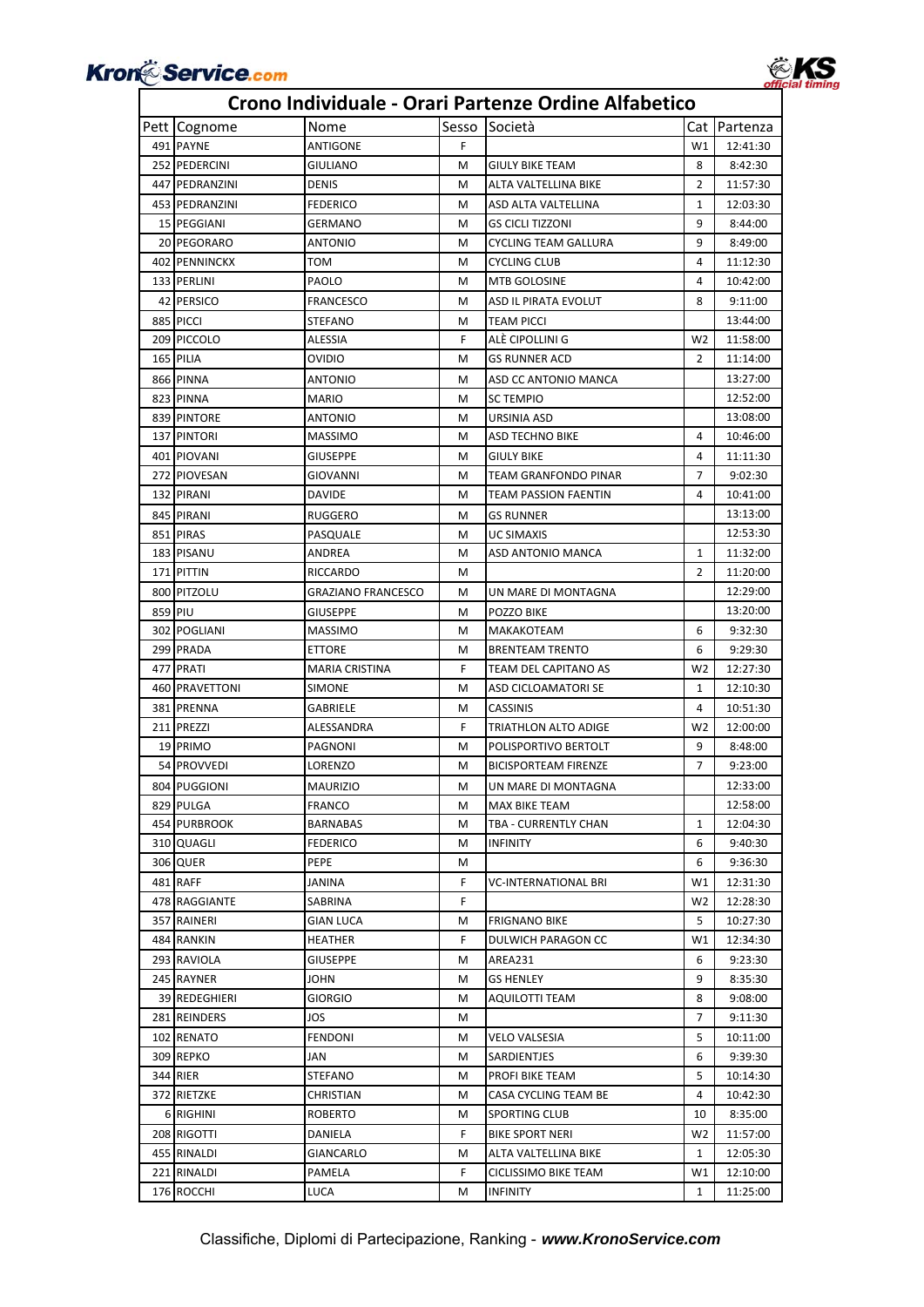

### **Crono Individuale ‐ Orari Partenze Ordine Alfabetico**

| 3<br>418 ROEGIEST<br><b>MARIO</b><br>м<br>ASD FILIPPELLI VECCH<br>11:28:30<br>136 ROGGI<br>M<br><b>BICISPORT FIRENZE</b><br>4<br>MATTEO<br>10:45:00<br>897 ROGGIO<br>13:56:00<br><b>MICHELE</b><br>M<br>ASD SERSE COPPI<br>451 ROMANI<br><b>RICCARDO</b><br>м<br>ALTA VALTELLINA BIKE<br>$\mathbf{1}$<br>12:01:30<br>324 RONDI<br>CARLO<br>ASD CICLOAMATORI SED<br>6<br>9:54:30<br>м<br>322 ROOSENDAHL<br>6<br>ULRICH<br>м<br>9:52:30<br>268 ROSA<br>7<br>FRANCO<br><b>SCD FANESE</b><br>8:58:30<br>м<br>895 ROSA<br>13:54:00<br>GIOVANNI<br>м<br>89 ROSAR<br>5<br>MICHAEL<br>м<br><b>HABERICH CYCLING GRO</b><br>9:58:00<br>33 ROSSETTI<br>GIOVANNI<br>M<br>MAKAKOTEAM<br>8<br>9:02:00<br>364 ROSSI<br>4<br>10:34:30<br><b>EMILIANO</b><br>M<br>ASD MC CYCLING TIME<br>339 ROSSI<br>5<br><b>STEFANO</b><br><b>GC VAL DI MERSE</b><br>10:09:30<br>м<br>335 ROSSIER<br>TEAM3DECOEUR<br>5<br>10:05:30<br>ALAIN<br>м<br>413 ROUFFAER<br>M<br><b>FENIKS</b><br>3<br>RENS<br>11:23:30<br>222 RUGGERI<br>F<br>W1<br>LAURA<br>SPILLA TEAM<br>12:11:00<br>13:36:00<br>877 RUGGERI<br><b>ROBERTO</b><br>м<br>SPEED BIKE UTA<br>12:53:00<br>824 RUGGERO<br>PIERO ANTONIO<br>м<br><b>SC TEMPIO</b><br>12:54:00<br>825 RUGGERO<br><b>ROBERTO</b><br>M<br><b>SC TEMPIO</b><br>429 RUPI<br><b>MIRCO</b><br><b>FRECCE ROSSE</b><br>3<br>м<br>11:39:30<br>858 SAIU<br>13:19:00<br>POZZO BIKE<br>ANGELO<br>м<br>13:29:00<br>869 SALARIS<br>GIANPIERO<br>м<br>ASD GRUPPO SPORTIVO ESERCITO<br>187 SALE<br>SAMUELE<br><b>ASD TECHNO BIKE</b><br>11:36:00<br>м<br>1<br>13:26:00<br>865 SALIS<br><b>CESARE</b><br>м<br>ASD CICLOAMATORI SINISCOLA<br>400 SANDERS<br>11:10:30<br>MICHAEL<br>м<br>DULWICH PARAGON CC<br>4<br>436 SANETTI<br><b>BRUNO</b><br>11:46:30<br>м<br><b>GS VIGILI DEL FUOCO</b><br>2<br>267 SANETTI<br><b>FEDERICO</b><br>M<br><b>GS VIGILI DEL FUOCO</b><br>7<br>8:57:30<br>819 SANNA<br>м<br>ASD SC PEDALE NUORESE<br>12:48:00<br>ALESSANDRO<br>850 SANNA<br>12:52:30<br>ANTONIO MARIA<br><b>UC SIMAXIS</b><br>м<br>162 SANNA<br>GIOVANNI<br>м<br>SC L'OLEANDRO BUDO<br>3<br>11:11:00<br>13:12:00<br>844 SANNA<br><b>MASBIKE TEAM</b><br>GIULIANO<br>м<br>204 SANTACHIARA<br>F<br>W <sub>2</sub><br>ANNALISA<br>ASD COOPERATORI RE<br>11:53:00<br>363 SARACO<br>LUIGI<br>M<br>ASD CICLOAMATORI SED<br>5<br>10:33:30<br>389 SARTI<br>GABRIELE<br><b>TEAM NENCINI PRATO</b><br>4<br>10:59:30<br>м<br>263 SARTORI<br>8:53:30<br><b>DENNIS</b><br>CCC<br>8<br>м<br>445 SARTORI<br><b>BIKBIKE</b><br>2<br>11:55:30<br><b>NICOLA</b><br>м<br>F<br>225 SCALAMBRA<br>ELISA<br>PROBIKE ROMA<br>W1<br>12:14:00<br>195 SCANU<br>STEFANO<br>м<br>SC L'OLEANDRO BUDO<br>2<br>11:44:00<br>369 SCHENA<br>US BORMIESE<br>10:39:30<br>DANIELE<br>м<br>4<br>138 SCHILIRÒ<br>ANDREA<br>м<br>PROBIKE ROMA<br>4<br>10:47:00<br>12:54:30<br>852 SCHIRRU<br>PIERLUIGI<br>м<br>UC SIMAXIS<br>95 SCHMEER<br>5<br>SASCHA<br>м<br><b>HABERICH CYCLING CRE</b><br>10:04:00<br>5<br>330 SCHMID<br>LOTHAR<br>м<br><b>VC-INTERNATIONAL BRI</b><br>10:00:30<br>12:50:00<br>821 SCHROEDER<br><b>ASD FAUSTO COPPI '72</b><br>ULRICH<br>м<br>146 SCOTTI<br>MARCO<br>м<br>CICLISTI BRIANZOLI A<br>3<br>10:55:00<br>386 SECCI<br>4<br>MAURIZIO<br>м<br>ASD POLTECNOIMPI<br>10:56:30<br>362 SEDRANI<br>ALESSIO<br>5<br>м<br>PROFI BIKE TEAM<br>10:32:30<br>142 SELETTO<br>3<br>ALAIN<br>м<br>ASD VELO VALSESIA<br>10:51:00<br>PAOLO<br>5<br>9:55:00<br>86 SERAFINI<br>м<br><b>H3O RACE TEAM</b><br>12:57:30<br>855 SERRA<br>ORLANDO<br>UC SIMAXIS<br>М<br>191 SERRA<br>SALVATORE<br>м<br>LA CICLOBOTTEGA FACTORY TEAM<br>1<br>11:40:00<br>340 SEVERA<br>5<br>MARCO<br>м<br>ASD CICLOMILLENNIO<br>10:10:30<br>403 SIESSER<br>SOCIETA' CICLISTIC<br>4<br>OSCAR<br>м<br>11:13:30<br>349 SILVA<br>5<br>GIACOMO<br>м<br>ASD BINDELLA<br>10:19:30<br>88 SIMONE<br>5<br>9:57:00<br>DOMENICO<br>м<br><b>GS ESERCITO</b><br>13:11:00<br>842 SIMULA<br>URSINIA ASD<br>SALVATORE<br>М | Pett Cognome | Nome | Sesso | Società | Cat   Partenza |
|-----------------------------------------------------------------------------------------------------------------------------------------------------------------------------------------------------------------------------------------------------------------------------------------------------------------------------------------------------------------------------------------------------------------------------------------------------------------------------------------------------------------------------------------------------------------------------------------------------------------------------------------------------------------------------------------------------------------------------------------------------------------------------------------------------------------------------------------------------------------------------------------------------------------------------------------------------------------------------------------------------------------------------------------------------------------------------------------------------------------------------------------------------------------------------------------------------------------------------------------------------------------------------------------------------------------------------------------------------------------------------------------------------------------------------------------------------------------------------------------------------------------------------------------------------------------------------------------------------------------------------------------------------------------------------------------------------------------------------------------------------------------------------------------------------------------------------------------------------------------------------------------------------------------------------------------------------------------------------------------------------------------------------------------------------------------------------------------------------------------------------------------------------------------------------------------------------------------------------------------------------------------------------------------------------------------------------------------------------------------------------------------------------------------------------------------------------------------------------------------------------------------------------------------------------------------------------------------------------------------------------------------------------------------------------------------------------------------------------------------------------------------------------------------------------------------------------------------------------------------------------------------------------------------------------------------------------------------------------------------------------------------------------------------------------------------------------------------------------------------------------------------------------------------------------------------------------------------------------------------------------------------------------------------------------------------------------------------------------------------------------------------------------------------------------------------------------------------------------------------------------------------------------------------------------------------------------------------------------------------------------------------------------------------------------------------------------------------------------------------------------------------------------------------------------------------------------------------------------------------------------------------------------------------------------------------|--------------|------|-------|---------|----------------|
|                                                                                                                                                                                                                                                                                                                                                                                                                                                                                                                                                                                                                                                                                                                                                                                                                                                                                                                                                                                                                                                                                                                                                                                                                                                                                                                                                                                                                                                                                                                                                                                                                                                                                                                                                                                                                                                                                                                                                                                                                                                                                                                                                                                                                                                                                                                                                                                                                                                                                                                                                                                                                                                                                                                                                                                                                                                                                                                                                                                                                                                                                                                                                                                                                                                                                                                                                                                                                                                                                                                                                                                                                                                                                                                                                                                                                                                                                                                                         |              |      |       |         |                |
|                                                                                                                                                                                                                                                                                                                                                                                                                                                                                                                                                                                                                                                                                                                                                                                                                                                                                                                                                                                                                                                                                                                                                                                                                                                                                                                                                                                                                                                                                                                                                                                                                                                                                                                                                                                                                                                                                                                                                                                                                                                                                                                                                                                                                                                                                                                                                                                                                                                                                                                                                                                                                                                                                                                                                                                                                                                                                                                                                                                                                                                                                                                                                                                                                                                                                                                                                                                                                                                                                                                                                                                                                                                                                                                                                                                                                                                                                                                                         |              |      |       |         |                |
|                                                                                                                                                                                                                                                                                                                                                                                                                                                                                                                                                                                                                                                                                                                                                                                                                                                                                                                                                                                                                                                                                                                                                                                                                                                                                                                                                                                                                                                                                                                                                                                                                                                                                                                                                                                                                                                                                                                                                                                                                                                                                                                                                                                                                                                                                                                                                                                                                                                                                                                                                                                                                                                                                                                                                                                                                                                                                                                                                                                                                                                                                                                                                                                                                                                                                                                                                                                                                                                                                                                                                                                                                                                                                                                                                                                                                                                                                                                                         |              |      |       |         |                |
|                                                                                                                                                                                                                                                                                                                                                                                                                                                                                                                                                                                                                                                                                                                                                                                                                                                                                                                                                                                                                                                                                                                                                                                                                                                                                                                                                                                                                                                                                                                                                                                                                                                                                                                                                                                                                                                                                                                                                                                                                                                                                                                                                                                                                                                                                                                                                                                                                                                                                                                                                                                                                                                                                                                                                                                                                                                                                                                                                                                                                                                                                                                                                                                                                                                                                                                                                                                                                                                                                                                                                                                                                                                                                                                                                                                                                                                                                                                                         |              |      |       |         |                |
|                                                                                                                                                                                                                                                                                                                                                                                                                                                                                                                                                                                                                                                                                                                                                                                                                                                                                                                                                                                                                                                                                                                                                                                                                                                                                                                                                                                                                                                                                                                                                                                                                                                                                                                                                                                                                                                                                                                                                                                                                                                                                                                                                                                                                                                                                                                                                                                                                                                                                                                                                                                                                                                                                                                                                                                                                                                                                                                                                                                                                                                                                                                                                                                                                                                                                                                                                                                                                                                                                                                                                                                                                                                                                                                                                                                                                                                                                                                                         |              |      |       |         |                |
|                                                                                                                                                                                                                                                                                                                                                                                                                                                                                                                                                                                                                                                                                                                                                                                                                                                                                                                                                                                                                                                                                                                                                                                                                                                                                                                                                                                                                                                                                                                                                                                                                                                                                                                                                                                                                                                                                                                                                                                                                                                                                                                                                                                                                                                                                                                                                                                                                                                                                                                                                                                                                                                                                                                                                                                                                                                                                                                                                                                                                                                                                                                                                                                                                                                                                                                                                                                                                                                                                                                                                                                                                                                                                                                                                                                                                                                                                                                                         |              |      |       |         |                |
|                                                                                                                                                                                                                                                                                                                                                                                                                                                                                                                                                                                                                                                                                                                                                                                                                                                                                                                                                                                                                                                                                                                                                                                                                                                                                                                                                                                                                                                                                                                                                                                                                                                                                                                                                                                                                                                                                                                                                                                                                                                                                                                                                                                                                                                                                                                                                                                                                                                                                                                                                                                                                                                                                                                                                                                                                                                                                                                                                                                                                                                                                                                                                                                                                                                                                                                                                                                                                                                                                                                                                                                                                                                                                                                                                                                                                                                                                                                                         |              |      |       |         |                |
|                                                                                                                                                                                                                                                                                                                                                                                                                                                                                                                                                                                                                                                                                                                                                                                                                                                                                                                                                                                                                                                                                                                                                                                                                                                                                                                                                                                                                                                                                                                                                                                                                                                                                                                                                                                                                                                                                                                                                                                                                                                                                                                                                                                                                                                                                                                                                                                                                                                                                                                                                                                                                                                                                                                                                                                                                                                                                                                                                                                                                                                                                                                                                                                                                                                                                                                                                                                                                                                                                                                                                                                                                                                                                                                                                                                                                                                                                                                                         |              |      |       |         |                |
|                                                                                                                                                                                                                                                                                                                                                                                                                                                                                                                                                                                                                                                                                                                                                                                                                                                                                                                                                                                                                                                                                                                                                                                                                                                                                                                                                                                                                                                                                                                                                                                                                                                                                                                                                                                                                                                                                                                                                                                                                                                                                                                                                                                                                                                                                                                                                                                                                                                                                                                                                                                                                                                                                                                                                                                                                                                                                                                                                                                                                                                                                                                                                                                                                                                                                                                                                                                                                                                                                                                                                                                                                                                                                                                                                                                                                                                                                                                                         |              |      |       |         |                |
|                                                                                                                                                                                                                                                                                                                                                                                                                                                                                                                                                                                                                                                                                                                                                                                                                                                                                                                                                                                                                                                                                                                                                                                                                                                                                                                                                                                                                                                                                                                                                                                                                                                                                                                                                                                                                                                                                                                                                                                                                                                                                                                                                                                                                                                                                                                                                                                                                                                                                                                                                                                                                                                                                                                                                                                                                                                                                                                                                                                                                                                                                                                                                                                                                                                                                                                                                                                                                                                                                                                                                                                                                                                                                                                                                                                                                                                                                                                                         |              |      |       |         |                |
|                                                                                                                                                                                                                                                                                                                                                                                                                                                                                                                                                                                                                                                                                                                                                                                                                                                                                                                                                                                                                                                                                                                                                                                                                                                                                                                                                                                                                                                                                                                                                                                                                                                                                                                                                                                                                                                                                                                                                                                                                                                                                                                                                                                                                                                                                                                                                                                                                                                                                                                                                                                                                                                                                                                                                                                                                                                                                                                                                                                                                                                                                                                                                                                                                                                                                                                                                                                                                                                                                                                                                                                                                                                                                                                                                                                                                                                                                                                                         |              |      |       |         |                |
|                                                                                                                                                                                                                                                                                                                                                                                                                                                                                                                                                                                                                                                                                                                                                                                                                                                                                                                                                                                                                                                                                                                                                                                                                                                                                                                                                                                                                                                                                                                                                                                                                                                                                                                                                                                                                                                                                                                                                                                                                                                                                                                                                                                                                                                                                                                                                                                                                                                                                                                                                                                                                                                                                                                                                                                                                                                                                                                                                                                                                                                                                                                                                                                                                                                                                                                                                                                                                                                                                                                                                                                                                                                                                                                                                                                                                                                                                                                                         |              |      |       |         |                |
|                                                                                                                                                                                                                                                                                                                                                                                                                                                                                                                                                                                                                                                                                                                                                                                                                                                                                                                                                                                                                                                                                                                                                                                                                                                                                                                                                                                                                                                                                                                                                                                                                                                                                                                                                                                                                                                                                                                                                                                                                                                                                                                                                                                                                                                                                                                                                                                                                                                                                                                                                                                                                                                                                                                                                                                                                                                                                                                                                                                                                                                                                                                                                                                                                                                                                                                                                                                                                                                                                                                                                                                                                                                                                                                                                                                                                                                                                                                                         |              |      |       |         |                |
|                                                                                                                                                                                                                                                                                                                                                                                                                                                                                                                                                                                                                                                                                                                                                                                                                                                                                                                                                                                                                                                                                                                                                                                                                                                                                                                                                                                                                                                                                                                                                                                                                                                                                                                                                                                                                                                                                                                                                                                                                                                                                                                                                                                                                                                                                                                                                                                                                                                                                                                                                                                                                                                                                                                                                                                                                                                                                                                                                                                                                                                                                                                                                                                                                                                                                                                                                                                                                                                                                                                                                                                                                                                                                                                                                                                                                                                                                                                                         |              |      |       |         |                |
|                                                                                                                                                                                                                                                                                                                                                                                                                                                                                                                                                                                                                                                                                                                                                                                                                                                                                                                                                                                                                                                                                                                                                                                                                                                                                                                                                                                                                                                                                                                                                                                                                                                                                                                                                                                                                                                                                                                                                                                                                                                                                                                                                                                                                                                                                                                                                                                                                                                                                                                                                                                                                                                                                                                                                                                                                                                                                                                                                                                                                                                                                                                                                                                                                                                                                                                                                                                                                                                                                                                                                                                                                                                                                                                                                                                                                                                                                                                                         |              |      |       |         |                |
|                                                                                                                                                                                                                                                                                                                                                                                                                                                                                                                                                                                                                                                                                                                                                                                                                                                                                                                                                                                                                                                                                                                                                                                                                                                                                                                                                                                                                                                                                                                                                                                                                                                                                                                                                                                                                                                                                                                                                                                                                                                                                                                                                                                                                                                                                                                                                                                                                                                                                                                                                                                                                                                                                                                                                                                                                                                                                                                                                                                                                                                                                                                                                                                                                                                                                                                                                                                                                                                                                                                                                                                                                                                                                                                                                                                                                                                                                                                                         |              |      |       |         |                |
|                                                                                                                                                                                                                                                                                                                                                                                                                                                                                                                                                                                                                                                                                                                                                                                                                                                                                                                                                                                                                                                                                                                                                                                                                                                                                                                                                                                                                                                                                                                                                                                                                                                                                                                                                                                                                                                                                                                                                                                                                                                                                                                                                                                                                                                                                                                                                                                                                                                                                                                                                                                                                                                                                                                                                                                                                                                                                                                                                                                                                                                                                                                                                                                                                                                                                                                                                                                                                                                                                                                                                                                                                                                                                                                                                                                                                                                                                                                                         |              |      |       |         |                |
|                                                                                                                                                                                                                                                                                                                                                                                                                                                                                                                                                                                                                                                                                                                                                                                                                                                                                                                                                                                                                                                                                                                                                                                                                                                                                                                                                                                                                                                                                                                                                                                                                                                                                                                                                                                                                                                                                                                                                                                                                                                                                                                                                                                                                                                                                                                                                                                                                                                                                                                                                                                                                                                                                                                                                                                                                                                                                                                                                                                                                                                                                                                                                                                                                                                                                                                                                                                                                                                                                                                                                                                                                                                                                                                                                                                                                                                                                                                                         |              |      |       |         |                |
|                                                                                                                                                                                                                                                                                                                                                                                                                                                                                                                                                                                                                                                                                                                                                                                                                                                                                                                                                                                                                                                                                                                                                                                                                                                                                                                                                                                                                                                                                                                                                                                                                                                                                                                                                                                                                                                                                                                                                                                                                                                                                                                                                                                                                                                                                                                                                                                                                                                                                                                                                                                                                                                                                                                                                                                                                                                                                                                                                                                                                                                                                                                                                                                                                                                                                                                                                                                                                                                                                                                                                                                                                                                                                                                                                                                                                                                                                                                                         |              |      |       |         |                |
|                                                                                                                                                                                                                                                                                                                                                                                                                                                                                                                                                                                                                                                                                                                                                                                                                                                                                                                                                                                                                                                                                                                                                                                                                                                                                                                                                                                                                                                                                                                                                                                                                                                                                                                                                                                                                                                                                                                                                                                                                                                                                                                                                                                                                                                                                                                                                                                                                                                                                                                                                                                                                                                                                                                                                                                                                                                                                                                                                                                                                                                                                                                                                                                                                                                                                                                                                                                                                                                                                                                                                                                                                                                                                                                                                                                                                                                                                                                                         |              |      |       |         |                |
|                                                                                                                                                                                                                                                                                                                                                                                                                                                                                                                                                                                                                                                                                                                                                                                                                                                                                                                                                                                                                                                                                                                                                                                                                                                                                                                                                                                                                                                                                                                                                                                                                                                                                                                                                                                                                                                                                                                                                                                                                                                                                                                                                                                                                                                                                                                                                                                                                                                                                                                                                                                                                                                                                                                                                                                                                                                                                                                                                                                                                                                                                                                                                                                                                                                                                                                                                                                                                                                                                                                                                                                                                                                                                                                                                                                                                                                                                                                                         |              |      |       |         |                |
|                                                                                                                                                                                                                                                                                                                                                                                                                                                                                                                                                                                                                                                                                                                                                                                                                                                                                                                                                                                                                                                                                                                                                                                                                                                                                                                                                                                                                                                                                                                                                                                                                                                                                                                                                                                                                                                                                                                                                                                                                                                                                                                                                                                                                                                                                                                                                                                                                                                                                                                                                                                                                                                                                                                                                                                                                                                                                                                                                                                                                                                                                                                                                                                                                                                                                                                                                                                                                                                                                                                                                                                                                                                                                                                                                                                                                                                                                                                                         |              |      |       |         |                |
|                                                                                                                                                                                                                                                                                                                                                                                                                                                                                                                                                                                                                                                                                                                                                                                                                                                                                                                                                                                                                                                                                                                                                                                                                                                                                                                                                                                                                                                                                                                                                                                                                                                                                                                                                                                                                                                                                                                                                                                                                                                                                                                                                                                                                                                                                                                                                                                                                                                                                                                                                                                                                                                                                                                                                                                                                                                                                                                                                                                                                                                                                                                                                                                                                                                                                                                                                                                                                                                                                                                                                                                                                                                                                                                                                                                                                                                                                                                                         |              |      |       |         |                |
|                                                                                                                                                                                                                                                                                                                                                                                                                                                                                                                                                                                                                                                                                                                                                                                                                                                                                                                                                                                                                                                                                                                                                                                                                                                                                                                                                                                                                                                                                                                                                                                                                                                                                                                                                                                                                                                                                                                                                                                                                                                                                                                                                                                                                                                                                                                                                                                                                                                                                                                                                                                                                                                                                                                                                                                                                                                                                                                                                                                                                                                                                                                                                                                                                                                                                                                                                                                                                                                                                                                                                                                                                                                                                                                                                                                                                                                                                                                                         |              |      |       |         |                |
|                                                                                                                                                                                                                                                                                                                                                                                                                                                                                                                                                                                                                                                                                                                                                                                                                                                                                                                                                                                                                                                                                                                                                                                                                                                                                                                                                                                                                                                                                                                                                                                                                                                                                                                                                                                                                                                                                                                                                                                                                                                                                                                                                                                                                                                                                                                                                                                                                                                                                                                                                                                                                                                                                                                                                                                                                                                                                                                                                                                                                                                                                                                                                                                                                                                                                                                                                                                                                                                                                                                                                                                                                                                                                                                                                                                                                                                                                                                                         |              |      |       |         |                |
|                                                                                                                                                                                                                                                                                                                                                                                                                                                                                                                                                                                                                                                                                                                                                                                                                                                                                                                                                                                                                                                                                                                                                                                                                                                                                                                                                                                                                                                                                                                                                                                                                                                                                                                                                                                                                                                                                                                                                                                                                                                                                                                                                                                                                                                                                                                                                                                                                                                                                                                                                                                                                                                                                                                                                                                                                                                                                                                                                                                                                                                                                                                                                                                                                                                                                                                                                                                                                                                                                                                                                                                                                                                                                                                                                                                                                                                                                                                                         |              |      |       |         |                |
|                                                                                                                                                                                                                                                                                                                                                                                                                                                                                                                                                                                                                                                                                                                                                                                                                                                                                                                                                                                                                                                                                                                                                                                                                                                                                                                                                                                                                                                                                                                                                                                                                                                                                                                                                                                                                                                                                                                                                                                                                                                                                                                                                                                                                                                                                                                                                                                                                                                                                                                                                                                                                                                                                                                                                                                                                                                                                                                                                                                                                                                                                                                                                                                                                                                                                                                                                                                                                                                                                                                                                                                                                                                                                                                                                                                                                                                                                                                                         |              |      |       |         |                |
|                                                                                                                                                                                                                                                                                                                                                                                                                                                                                                                                                                                                                                                                                                                                                                                                                                                                                                                                                                                                                                                                                                                                                                                                                                                                                                                                                                                                                                                                                                                                                                                                                                                                                                                                                                                                                                                                                                                                                                                                                                                                                                                                                                                                                                                                                                                                                                                                                                                                                                                                                                                                                                                                                                                                                                                                                                                                                                                                                                                                                                                                                                                                                                                                                                                                                                                                                                                                                                                                                                                                                                                                                                                                                                                                                                                                                                                                                                                                         |              |      |       |         |                |
|                                                                                                                                                                                                                                                                                                                                                                                                                                                                                                                                                                                                                                                                                                                                                                                                                                                                                                                                                                                                                                                                                                                                                                                                                                                                                                                                                                                                                                                                                                                                                                                                                                                                                                                                                                                                                                                                                                                                                                                                                                                                                                                                                                                                                                                                                                                                                                                                                                                                                                                                                                                                                                                                                                                                                                                                                                                                                                                                                                                                                                                                                                                                                                                                                                                                                                                                                                                                                                                                                                                                                                                                                                                                                                                                                                                                                                                                                                                                         |              |      |       |         |                |
|                                                                                                                                                                                                                                                                                                                                                                                                                                                                                                                                                                                                                                                                                                                                                                                                                                                                                                                                                                                                                                                                                                                                                                                                                                                                                                                                                                                                                                                                                                                                                                                                                                                                                                                                                                                                                                                                                                                                                                                                                                                                                                                                                                                                                                                                                                                                                                                                                                                                                                                                                                                                                                                                                                                                                                                                                                                                                                                                                                                                                                                                                                                                                                                                                                                                                                                                                                                                                                                                                                                                                                                                                                                                                                                                                                                                                                                                                                                                         |              |      |       |         |                |
|                                                                                                                                                                                                                                                                                                                                                                                                                                                                                                                                                                                                                                                                                                                                                                                                                                                                                                                                                                                                                                                                                                                                                                                                                                                                                                                                                                                                                                                                                                                                                                                                                                                                                                                                                                                                                                                                                                                                                                                                                                                                                                                                                                                                                                                                                                                                                                                                                                                                                                                                                                                                                                                                                                                                                                                                                                                                                                                                                                                                                                                                                                                                                                                                                                                                                                                                                                                                                                                                                                                                                                                                                                                                                                                                                                                                                                                                                                                                         |              |      |       |         |                |
|                                                                                                                                                                                                                                                                                                                                                                                                                                                                                                                                                                                                                                                                                                                                                                                                                                                                                                                                                                                                                                                                                                                                                                                                                                                                                                                                                                                                                                                                                                                                                                                                                                                                                                                                                                                                                                                                                                                                                                                                                                                                                                                                                                                                                                                                                                                                                                                                                                                                                                                                                                                                                                                                                                                                                                                                                                                                                                                                                                                                                                                                                                                                                                                                                                                                                                                                                                                                                                                                                                                                                                                                                                                                                                                                                                                                                                                                                                                                         |              |      |       |         |                |
|                                                                                                                                                                                                                                                                                                                                                                                                                                                                                                                                                                                                                                                                                                                                                                                                                                                                                                                                                                                                                                                                                                                                                                                                                                                                                                                                                                                                                                                                                                                                                                                                                                                                                                                                                                                                                                                                                                                                                                                                                                                                                                                                                                                                                                                                                                                                                                                                                                                                                                                                                                                                                                                                                                                                                                                                                                                                                                                                                                                                                                                                                                                                                                                                                                                                                                                                                                                                                                                                                                                                                                                                                                                                                                                                                                                                                                                                                                                                         |              |      |       |         |                |
|                                                                                                                                                                                                                                                                                                                                                                                                                                                                                                                                                                                                                                                                                                                                                                                                                                                                                                                                                                                                                                                                                                                                                                                                                                                                                                                                                                                                                                                                                                                                                                                                                                                                                                                                                                                                                                                                                                                                                                                                                                                                                                                                                                                                                                                                                                                                                                                                                                                                                                                                                                                                                                                                                                                                                                                                                                                                                                                                                                                                                                                                                                                                                                                                                                                                                                                                                                                                                                                                                                                                                                                                                                                                                                                                                                                                                                                                                                                                         |              |      |       |         |                |
|                                                                                                                                                                                                                                                                                                                                                                                                                                                                                                                                                                                                                                                                                                                                                                                                                                                                                                                                                                                                                                                                                                                                                                                                                                                                                                                                                                                                                                                                                                                                                                                                                                                                                                                                                                                                                                                                                                                                                                                                                                                                                                                                                                                                                                                                                                                                                                                                                                                                                                                                                                                                                                                                                                                                                                                                                                                                                                                                                                                                                                                                                                                                                                                                                                                                                                                                                                                                                                                                                                                                                                                                                                                                                                                                                                                                                                                                                                                                         |              |      |       |         |                |
|                                                                                                                                                                                                                                                                                                                                                                                                                                                                                                                                                                                                                                                                                                                                                                                                                                                                                                                                                                                                                                                                                                                                                                                                                                                                                                                                                                                                                                                                                                                                                                                                                                                                                                                                                                                                                                                                                                                                                                                                                                                                                                                                                                                                                                                                                                                                                                                                                                                                                                                                                                                                                                                                                                                                                                                                                                                                                                                                                                                                                                                                                                                                                                                                                                                                                                                                                                                                                                                                                                                                                                                                                                                                                                                                                                                                                                                                                                                                         |              |      |       |         |                |
|                                                                                                                                                                                                                                                                                                                                                                                                                                                                                                                                                                                                                                                                                                                                                                                                                                                                                                                                                                                                                                                                                                                                                                                                                                                                                                                                                                                                                                                                                                                                                                                                                                                                                                                                                                                                                                                                                                                                                                                                                                                                                                                                                                                                                                                                                                                                                                                                                                                                                                                                                                                                                                                                                                                                                                                                                                                                                                                                                                                                                                                                                                                                                                                                                                                                                                                                                                                                                                                                                                                                                                                                                                                                                                                                                                                                                                                                                                                                         |              |      |       |         |                |
|                                                                                                                                                                                                                                                                                                                                                                                                                                                                                                                                                                                                                                                                                                                                                                                                                                                                                                                                                                                                                                                                                                                                                                                                                                                                                                                                                                                                                                                                                                                                                                                                                                                                                                                                                                                                                                                                                                                                                                                                                                                                                                                                                                                                                                                                                                                                                                                                                                                                                                                                                                                                                                                                                                                                                                                                                                                                                                                                                                                                                                                                                                                                                                                                                                                                                                                                                                                                                                                                                                                                                                                                                                                                                                                                                                                                                                                                                                                                         |              |      |       |         |                |
|                                                                                                                                                                                                                                                                                                                                                                                                                                                                                                                                                                                                                                                                                                                                                                                                                                                                                                                                                                                                                                                                                                                                                                                                                                                                                                                                                                                                                                                                                                                                                                                                                                                                                                                                                                                                                                                                                                                                                                                                                                                                                                                                                                                                                                                                                                                                                                                                                                                                                                                                                                                                                                                                                                                                                                                                                                                                                                                                                                                                                                                                                                                                                                                                                                                                                                                                                                                                                                                                                                                                                                                                                                                                                                                                                                                                                                                                                                                                         |              |      |       |         |                |
|                                                                                                                                                                                                                                                                                                                                                                                                                                                                                                                                                                                                                                                                                                                                                                                                                                                                                                                                                                                                                                                                                                                                                                                                                                                                                                                                                                                                                                                                                                                                                                                                                                                                                                                                                                                                                                                                                                                                                                                                                                                                                                                                                                                                                                                                                                                                                                                                                                                                                                                                                                                                                                                                                                                                                                                                                                                                                                                                                                                                                                                                                                                                                                                                                                                                                                                                                                                                                                                                                                                                                                                                                                                                                                                                                                                                                                                                                                                                         |              |      |       |         |                |
|                                                                                                                                                                                                                                                                                                                                                                                                                                                                                                                                                                                                                                                                                                                                                                                                                                                                                                                                                                                                                                                                                                                                                                                                                                                                                                                                                                                                                                                                                                                                                                                                                                                                                                                                                                                                                                                                                                                                                                                                                                                                                                                                                                                                                                                                                                                                                                                                                                                                                                                                                                                                                                                                                                                                                                                                                                                                                                                                                                                                                                                                                                                                                                                                                                                                                                                                                                                                                                                                                                                                                                                                                                                                                                                                                                                                                                                                                                                                         |              |      |       |         |                |
|                                                                                                                                                                                                                                                                                                                                                                                                                                                                                                                                                                                                                                                                                                                                                                                                                                                                                                                                                                                                                                                                                                                                                                                                                                                                                                                                                                                                                                                                                                                                                                                                                                                                                                                                                                                                                                                                                                                                                                                                                                                                                                                                                                                                                                                                                                                                                                                                                                                                                                                                                                                                                                                                                                                                                                                                                                                                                                                                                                                                                                                                                                                                                                                                                                                                                                                                                                                                                                                                                                                                                                                                                                                                                                                                                                                                                                                                                                                                         |              |      |       |         |                |
|                                                                                                                                                                                                                                                                                                                                                                                                                                                                                                                                                                                                                                                                                                                                                                                                                                                                                                                                                                                                                                                                                                                                                                                                                                                                                                                                                                                                                                                                                                                                                                                                                                                                                                                                                                                                                                                                                                                                                                                                                                                                                                                                                                                                                                                                                                                                                                                                                                                                                                                                                                                                                                                                                                                                                                                                                                                                                                                                                                                                                                                                                                                                                                                                                                                                                                                                                                                                                                                                                                                                                                                                                                                                                                                                                                                                                                                                                                                                         |              |      |       |         |                |
|                                                                                                                                                                                                                                                                                                                                                                                                                                                                                                                                                                                                                                                                                                                                                                                                                                                                                                                                                                                                                                                                                                                                                                                                                                                                                                                                                                                                                                                                                                                                                                                                                                                                                                                                                                                                                                                                                                                                                                                                                                                                                                                                                                                                                                                                                                                                                                                                                                                                                                                                                                                                                                                                                                                                                                                                                                                                                                                                                                                                                                                                                                                                                                                                                                                                                                                                                                                                                                                                                                                                                                                                                                                                                                                                                                                                                                                                                                                                         |              |      |       |         |                |
|                                                                                                                                                                                                                                                                                                                                                                                                                                                                                                                                                                                                                                                                                                                                                                                                                                                                                                                                                                                                                                                                                                                                                                                                                                                                                                                                                                                                                                                                                                                                                                                                                                                                                                                                                                                                                                                                                                                                                                                                                                                                                                                                                                                                                                                                                                                                                                                                                                                                                                                                                                                                                                                                                                                                                                                                                                                                                                                                                                                                                                                                                                                                                                                                                                                                                                                                                                                                                                                                                                                                                                                                                                                                                                                                                                                                                                                                                                                                         |              |      |       |         |                |
|                                                                                                                                                                                                                                                                                                                                                                                                                                                                                                                                                                                                                                                                                                                                                                                                                                                                                                                                                                                                                                                                                                                                                                                                                                                                                                                                                                                                                                                                                                                                                                                                                                                                                                                                                                                                                                                                                                                                                                                                                                                                                                                                                                                                                                                                                                                                                                                                                                                                                                                                                                                                                                                                                                                                                                                                                                                                                                                                                                                                                                                                                                                                                                                                                                                                                                                                                                                                                                                                                                                                                                                                                                                                                                                                                                                                                                                                                                                                         |              |      |       |         |                |
|                                                                                                                                                                                                                                                                                                                                                                                                                                                                                                                                                                                                                                                                                                                                                                                                                                                                                                                                                                                                                                                                                                                                                                                                                                                                                                                                                                                                                                                                                                                                                                                                                                                                                                                                                                                                                                                                                                                                                                                                                                                                                                                                                                                                                                                                                                                                                                                                                                                                                                                                                                                                                                                                                                                                                                                                                                                                                                                                                                                                                                                                                                                                                                                                                                                                                                                                                                                                                                                                                                                                                                                                                                                                                                                                                                                                                                                                                                                                         |              |      |       |         |                |
|                                                                                                                                                                                                                                                                                                                                                                                                                                                                                                                                                                                                                                                                                                                                                                                                                                                                                                                                                                                                                                                                                                                                                                                                                                                                                                                                                                                                                                                                                                                                                                                                                                                                                                                                                                                                                                                                                                                                                                                                                                                                                                                                                                                                                                                                                                                                                                                                                                                                                                                                                                                                                                                                                                                                                                                                                                                                                                                                                                                                                                                                                                                                                                                                                                                                                                                                                                                                                                                                                                                                                                                                                                                                                                                                                                                                                                                                                                                                         |              |      |       |         |                |
|                                                                                                                                                                                                                                                                                                                                                                                                                                                                                                                                                                                                                                                                                                                                                                                                                                                                                                                                                                                                                                                                                                                                                                                                                                                                                                                                                                                                                                                                                                                                                                                                                                                                                                                                                                                                                                                                                                                                                                                                                                                                                                                                                                                                                                                                                                                                                                                                                                                                                                                                                                                                                                                                                                                                                                                                                                                                                                                                                                                                                                                                                                                                                                                                                                                                                                                                                                                                                                                                                                                                                                                                                                                                                                                                                                                                                                                                                                                                         |              |      |       |         |                |
|                                                                                                                                                                                                                                                                                                                                                                                                                                                                                                                                                                                                                                                                                                                                                                                                                                                                                                                                                                                                                                                                                                                                                                                                                                                                                                                                                                                                                                                                                                                                                                                                                                                                                                                                                                                                                                                                                                                                                                                                                                                                                                                                                                                                                                                                                                                                                                                                                                                                                                                                                                                                                                                                                                                                                                                                                                                                                                                                                                                                                                                                                                                                                                                                                                                                                                                                                                                                                                                                                                                                                                                                                                                                                                                                                                                                                                                                                                                                         |              |      |       |         |                |
|                                                                                                                                                                                                                                                                                                                                                                                                                                                                                                                                                                                                                                                                                                                                                                                                                                                                                                                                                                                                                                                                                                                                                                                                                                                                                                                                                                                                                                                                                                                                                                                                                                                                                                                                                                                                                                                                                                                                                                                                                                                                                                                                                                                                                                                                                                                                                                                                                                                                                                                                                                                                                                                                                                                                                                                                                                                                                                                                                                                                                                                                                                                                                                                                                                                                                                                                                                                                                                                                                                                                                                                                                                                                                                                                                                                                                                                                                                                                         |              |      |       |         |                |
|                                                                                                                                                                                                                                                                                                                                                                                                                                                                                                                                                                                                                                                                                                                                                                                                                                                                                                                                                                                                                                                                                                                                                                                                                                                                                                                                                                                                                                                                                                                                                                                                                                                                                                                                                                                                                                                                                                                                                                                                                                                                                                                                                                                                                                                                                                                                                                                                                                                                                                                                                                                                                                                                                                                                                                                                                                                                                                                                                                                                                                                                                                                                                                                                                                                                                                                                                                                                                                                                                                                                                                                                                                                                                                                                                                                                                                                                                                                                         |              |      |       |         |                |
|                                                                                                                                                                                                                                                                                                                                                                                                                                                                                                                                                                                                                                                                                                                                                                                                                                                                                                                                                                                                                                                                                                                                                                                                                                                                                                                                                                                                                                                                                                                                                                                                                                                                                                                                                                                                                                                                                                                                                                                                                                                                                                                                                                                                                                                                                                                                                                                                                                                                                                                                                                                                                                                                                                                                                                                                                                                                                                                                                                                                                                                                                                                                                                                                                                                                                                                                                                                                                                                                                                                                                                                                                                                                                                                                                                                                                                                                                                                                         |              |      |       |         |                |
|                                                                                                                                                                                                                                                                                                                                                                                                                                                                                                                                                                                                                                                                                                                                                                                                                                                                                                                                                                                                                                                                                                                                                                                                                                                                                                                                                                                                                                                                                                                                                                                                                                                                                                                                                                                                                                                                                                                                                                                                                                                                                                                                                                                                                                                                                                                                                                                                                                                                                                                                                                                                                                                                                                                                                                                                                                                                                                                                                                                                                                                                                                                                                                                                                                                                                                                                                                                                                                                                                                                                                                                                                                                                                                                                                                                                                                                                                                                                         |              |      |       |         |                |
|                                                                                                                                                                                                                                                                                                                                                                                                                                                                                                                                                                                                                                                                                                                                                                                                                                                                                                                                                                                                                                                                                                                                                                                                                                                                                                                                                                                                                                                                                                                                                                                                                                                                                                                                                                                                                                                                                                                                                                                                                                                                                                                                                                                                                                                                                                                                                                                                                                                                                                                                                                                                                                                                                                                                                                                                                                                                                                                                                                                                                                                                                                                                                                                                                                                                                                                                                                                                                                                                                                                                                                                                                                                                                                                                                                                                                                                                                                                                         |              |      |       |         |                |

Classifiche, Diplomi di Partecipazione, Ranking - *www.KronoService.com*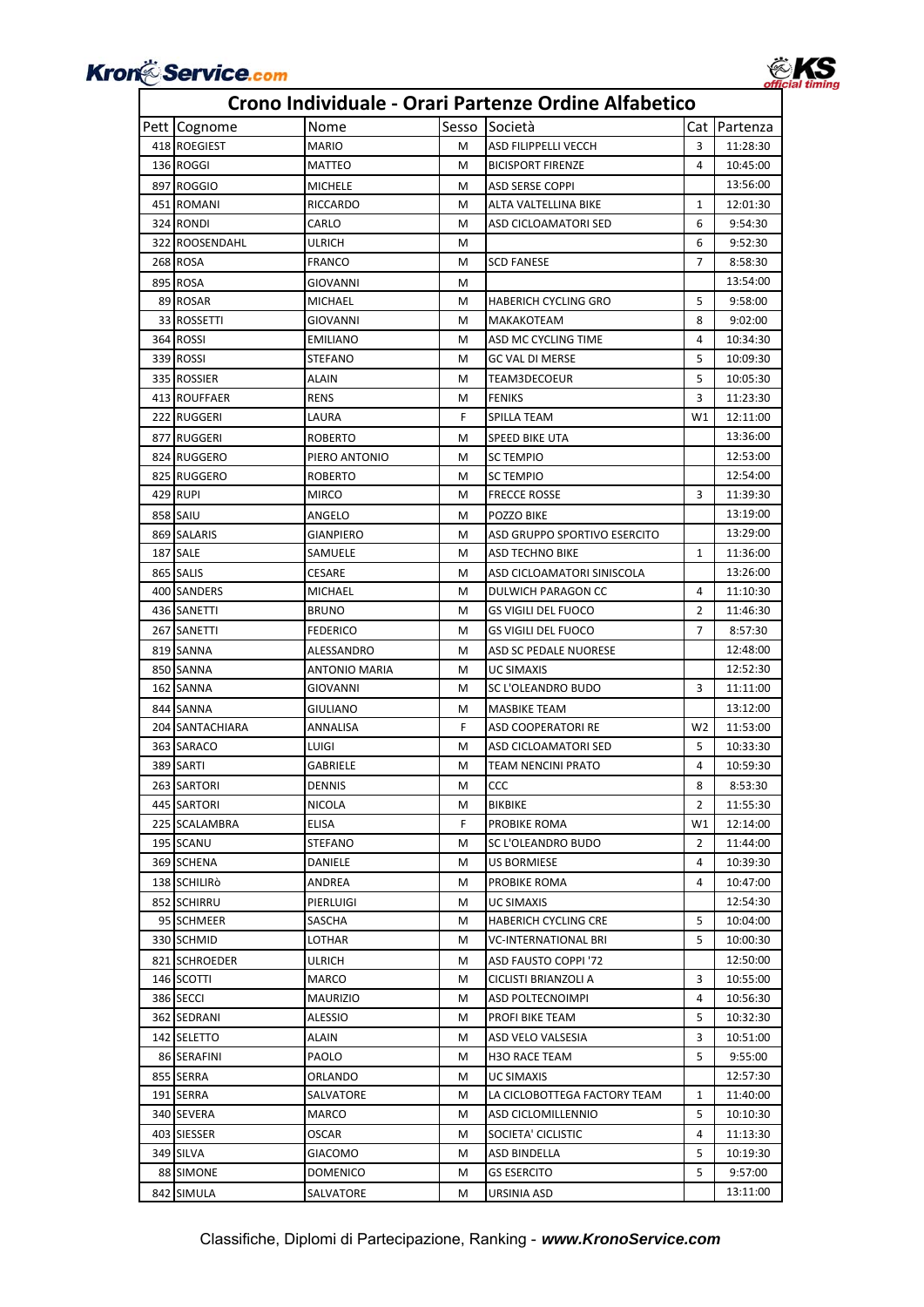

### Pett Cognome Nome Sesso Società Cat Partenza 127 SINI FRANCESCO M 4 10:36:00 345 SINI MAURIZIO M VENTIDUEPERCENTO 5 10:15:30 109 SINTONI MARCO MARCO M TEAM PASSION FAENTIN 5 10:18:00 494 SKARABELA CAROLA F TEAM ALÉ W1 12:44:30 416 SKUPKE KRZYSZTOF M TEAM FORCHHEIM/BMW 3 11:26:30 814 SODDU GIOVANNI M ASD SC PEDALE NUORESE 12:43:00 892 SOI **EFISIO EFISIO** M ASD TECHNOBIKE 13:51:00 900 SOLINAS ANTONIO GAVINO M GS ROYAL BIKE SASSARI 13:58:00 841 SOLINAS FRANCESCO M URSINIA ASD 13:10:00 370 SOLITO **FRANK** FRANK M GC VAL DI MERSE 4 10:40:30 440 SONVICO **ANDREA M** TEAM DE ROSA SANTINI 2 11:50:30 14 SORU VINCENZO M ASD CICLOAMATORI SIN 9 8:43:00 27 SPADACCINI ANTONIO | M CICLO CLUB VASTO | 8 8:56:00 180 SPANO MARIO MERICIONE NEWSLET MARIO MUNICIPAL MARIO MERICING TEAM GALLURA 1 11:29:00 891 SPIGA PIERGIORGIO M ASD TECHNOBIKE | 13:50:00 143 SPIGA SIMONE M ASD TECHNO BIKE 3 10:52:00 114 SPINELLI MICHELE M MAKAKOTEAM 4 10:23:00 818 STAFFA NICOLA M ASD SC PEDALE NUORESE 12:47:00 45 STANLEY MICHAEL M BATH CC 7 9:14:00 346 STEELE CLIFF CLIFF M BRIXTON CYCLES 5 10:16:30 21 STEFANI PIER LUIGI M ASD TEAM CYCLING CEN 9 8:50:00 81 STEFANINI PIERLUIGI | M ASD SANTA MARINELLA | 6 9:50:00 106 STOCCHINO MAX M TEAM BIKE PANCALIERI 5 10:15:00 147 STRADAIOLI MARCO MARCO M TEAM PASSION FAENTIN 3 10:56:00 71 STRADI STEFANO M GS PEDALE IMPERIESE 6 9:40:00 172 STURM PIETER M PERKS CC 2 11:21:00 320 SUARDI MASSIMO M SPILLA TEAM 6 9:50:30 189 SULLI MICHELE MICHELE MILLION MICHELE MILLION MICHELE MILLION MICHELE MILLION MICHELE 399 TACCA LUCA M ASD TEAM SCHAEFFLER 4 11:09:30 230 TASSINARI MARICA F TEAM PASSION FAENTIN W1 12:19:00 901 TAVERA GIOVANNI M ASD ANTONIO MANCA ITTIRI 13:59:00 347 TAVOLINI GIORGIO M 5 10:17:30 278 TAYLOR GRAEME M GS HENLEY 7 9:08:30 94 TEMMING ROBERT N TWV DE PEDDELAARS STEP 10:03:00 377 TERLIZZI ROBERTO | M TEAM DE ROSA SANTINI | 4 | 10:47:30 482 TERMES BOTELLA SANDRA F F W1 12:32:30 73 TERRACINA MASSIMO M AQUILOTTI TEAM 6 9:42:00 352 TERRANEO FILIPPO M ASD BINDELLA 5 10:22:30 426 THIJS JIM M 3 11:36:30 465 THOMAS PAUL PAUL M CCC 8 12:15:30 437 TIM HOFMANN M 2 11:47:30 820 TODDE MARIO MARIO M ASD SC PEDALE NUORESE 12:49:00 242 TORRACO MATTEO METEO MELO MELO MELO MERINDER BIKE ST 283 TORTO VALERIO M AREA 231 7 9:13:30 383 TURCHETTI SIMONE M TEAM 2004 TAMBURINI 4 10:53:30 331 TURNER ADRIAN M GS HENLEY 5 10:01:30 53 UBERTI PIERLUIGI M 7 9:22:00 313 VAIANI NICOLA M ASD MAX LELLI 6 9:43:30 443 VALELA DOMENIC M TEAM REVOLUTION 2 11:53:30 177 VALK ROBERT MPERKS CC 1 1 11:26:00 41 VALLA PAOLO M ASD COOPERATORI 8 9:10:00 290 VAN BUUREN DAAN‐WILLEM M SARDIENTJES 7 9:20:30 434 VAN HERREWEGHE SIMON M CLUB 33 2 11:44:30 376 VAN MAANEN GERCO M M MARE & MONTI 4 10:46:30 391 VAN ROIJ DAVID M M M 4 11:01:30